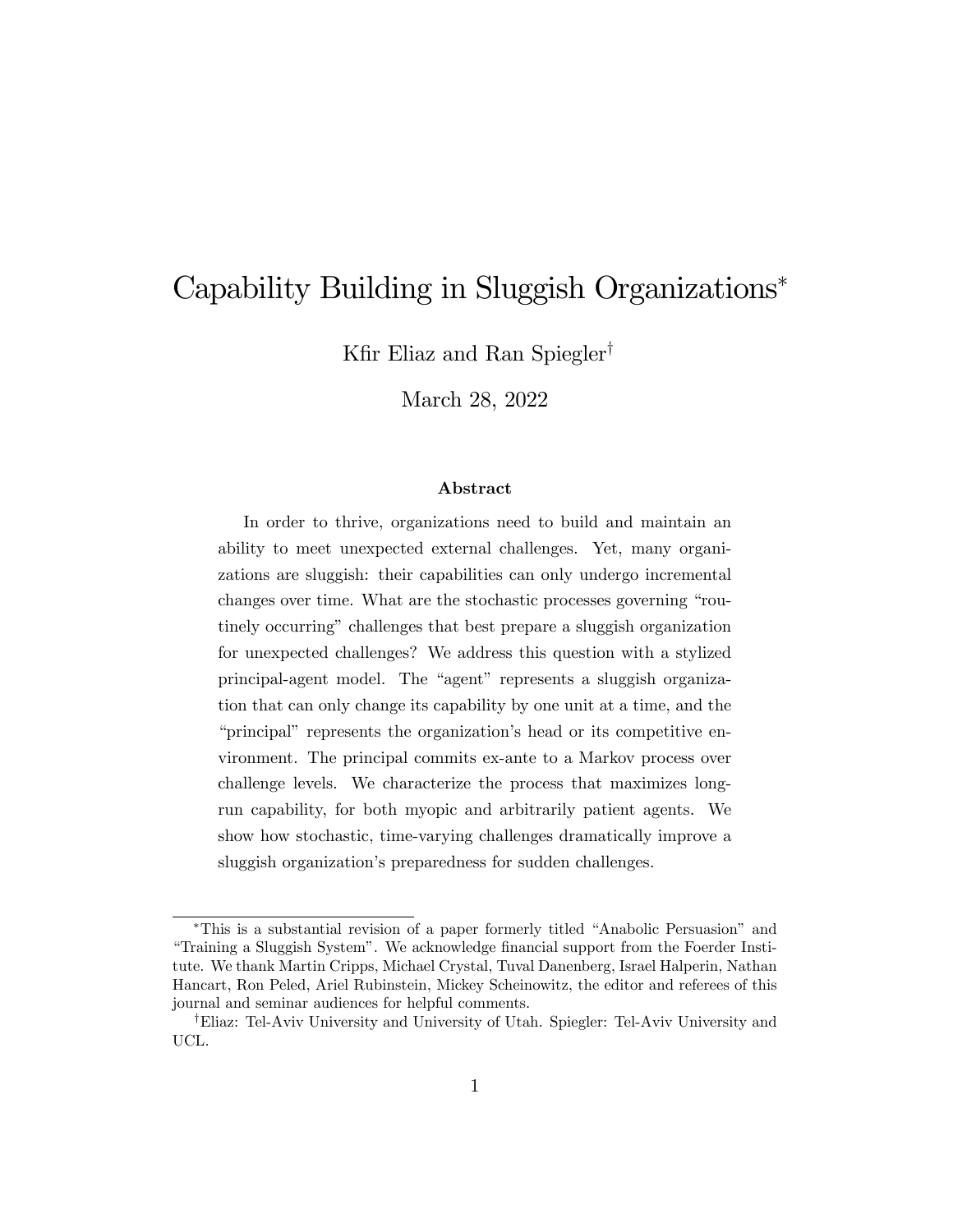# 1 Introduction

To thrive in the long run, organizations need to cope with unexpected challenges. In the private sector, a firm that can quickly adapt to new circumstances will gain a competitive advantage. The strategy literature refers to this trait as *dynamic capabilities*, which can be broadly described as "the firm's ability to integrate, build, and reconfigure internal and external competences to address rapidly changing environmentsî (Teece et al. (1997, p. 516). In the public sector, organizations like the military or emergencyresponse agencies must have the expediency to respond to unexpected crises such as wars, natural disasters or epidemics. Their effectiveness is tested precisely when rare, unanticipated challenges arise.

However, organizations tend to be "sluggish" in their response to external challenges. As Hannan and Freeman  $(1984, p. 149)$  write, "organizations are subject to strong inertial forces. . . they seldom succeed in making radical changes in strategy and structure in the face of environmental threats".<sup>1</sup> How, then, do organizations overcome their innate sluggishness and manage to build and maintain preparedness for random challenges?

We consider two perspectives into this question. First, an organization's dynamic capabilities are shaped by its natural environment. As Eisenhardt and Martin  $(2000, p. 1110)$  note: "The pattern of effective dynamic capabilities depends upon market dynamismî. A market environment that involves volatile changes in competition, technology or regulation may be more conducive for building and maintaining dynamic capabilities.

Second, organizations can actively *simulate* random challenges via systematic "*training programs*". This is particularly relevant for military and emergency-response organizations. Unable to quickly adapt to sudden real challenges, such an organization's level of preparedness will gradually deteriorate unless its training regimen summons simulated ones. As noted by

<sup>&</sup>lt;sup>1</sup>Other articles articulate similar ideas - see Hollnagel, Woods and Leveson (2006) for a collection of papers.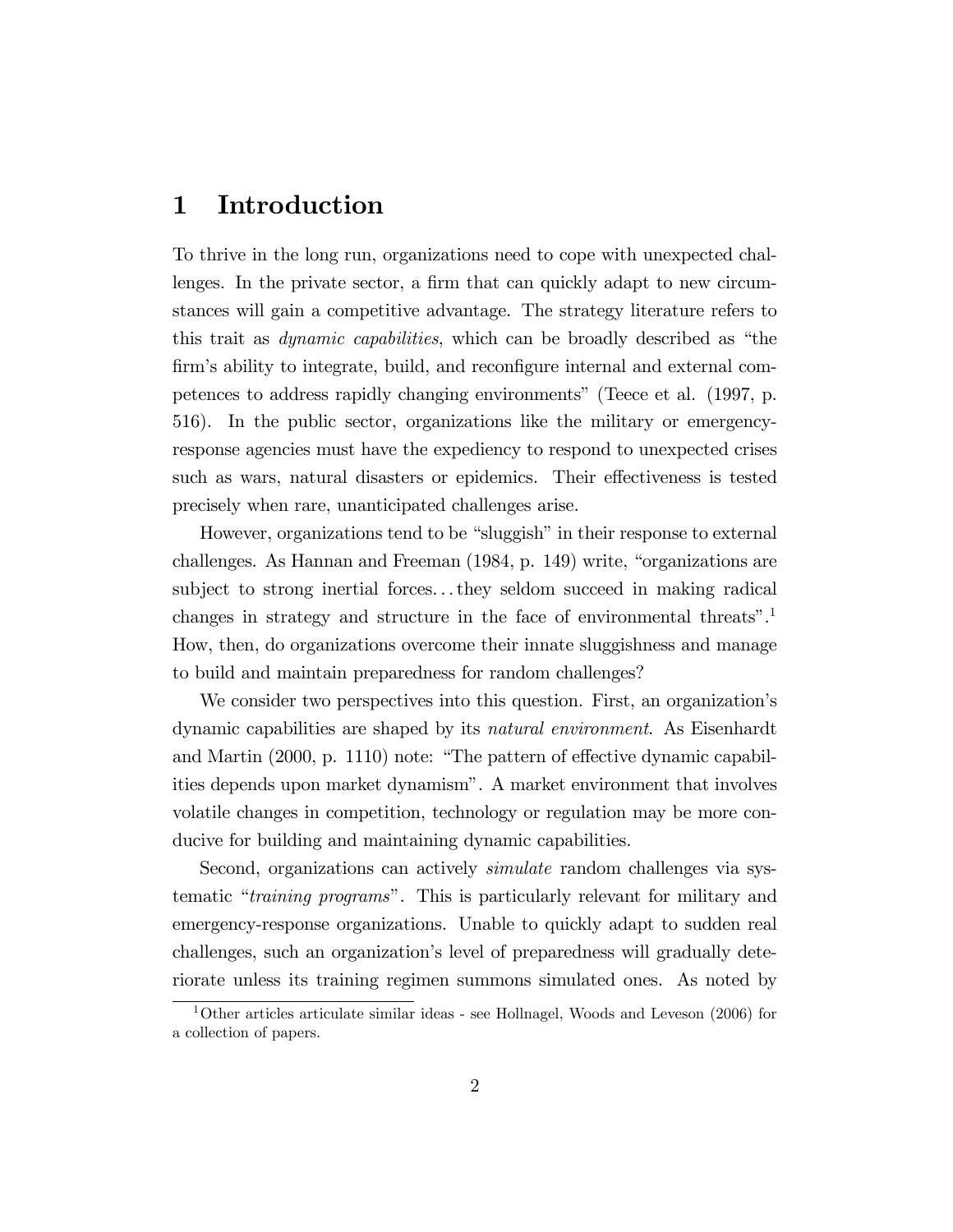Lakoff  $(2007, p. 254)$  in the context of planning for emergencies, "since the probability and severity of such events cannot be calculated, the only way to avert catastrophes is to have plans to address them already in place and to have exercised for their eventuality  $\frac{d}{dx}$  in other words, to maintain an ongoing capability to respond appropriately".

The first perspective raises a natural question: What kind of stochastic environment is best for nurturing dynamic capabilities in sluggish organizations? The second perspective rephrases the question: What is the optimal way to "train" a sluggish organization to meet unexpected challenges?

This paper addresses both versions of this question with an economictheory approach.<sup>2</sup> We construct a stylized, dynamic *principal-agent* model, in which the agent represents an organization that can only sluggishly respond to exogenous challenges. The agent trades of the cost of failing to meet a challenge and the cost of maintaining a capability. The principal can be interpreted literally as a sluggish organizationís head, who designs a dynamic "training program" that simulates challenges in order to develop and sustain the organization's capabilities. Alternatively, the principal can be viewed as a *fictitious* entity representing the organization's "regular" competitive environment, which generates time-varying challenges according to a stable stochastic pattern. This environment is like a crucible that forges the organization's dynamic capabilities, which would be tested against "inregular" challenges that arise unexpectedly and independently of the regular process.

More specifically, we represent capability and challenge levels by integers and measure them on the same scale. Time is discrete, and the agent adjusts its capability at every period after learning the current challenge level. Incremental, sluggish adjustment means that the agent can change its capability (in either direction) only by *one unit* at any time period. Even when

 ${}^{2}$ For very different economics-based approaches to the subject of dynamic capabilities, see Sutton (2012) and Gans (2017).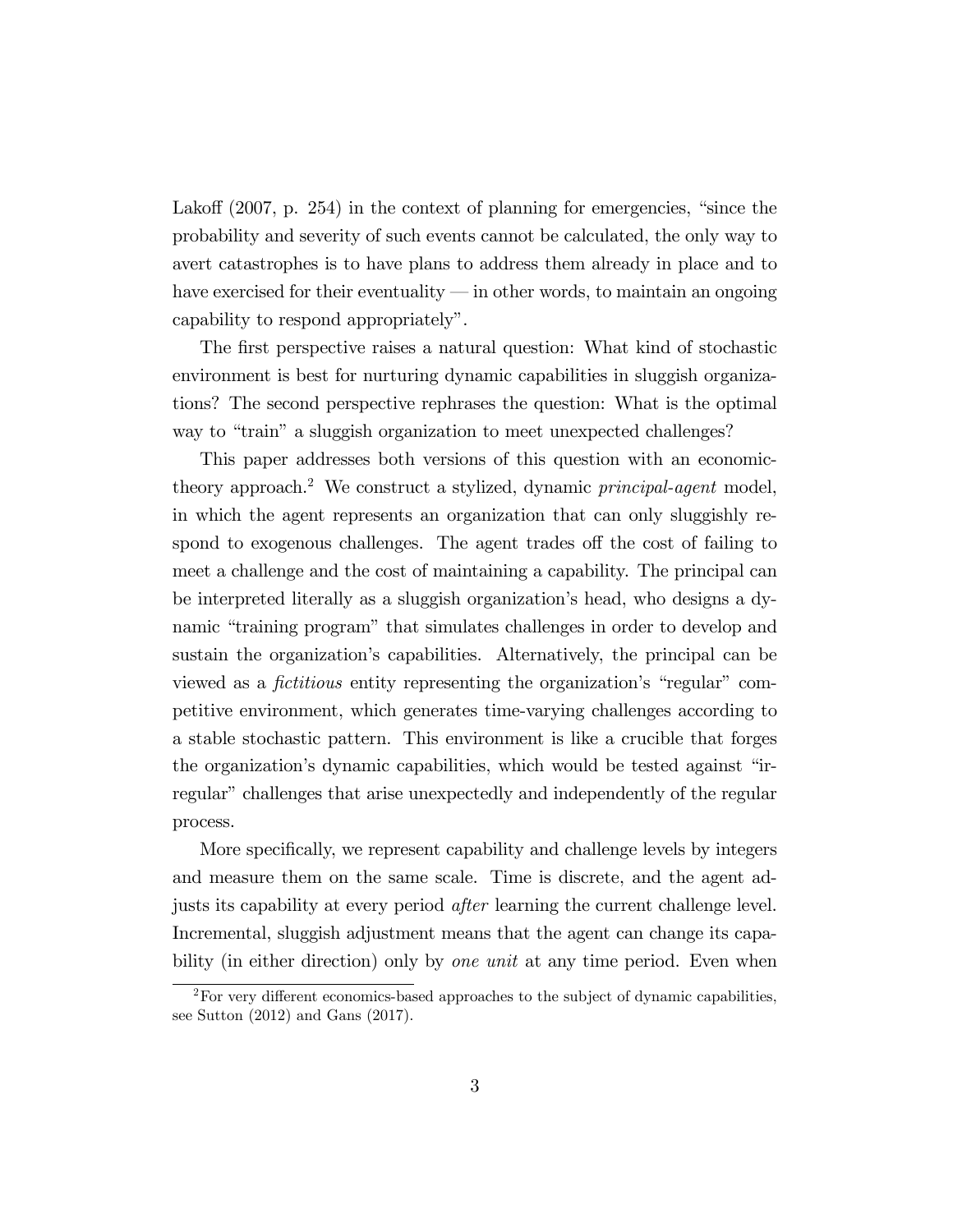external stimuli change dramatically from one period to the next, capability adjusts slowly. For illustration, a firm may be unable to take immediate advantage of a large competitor's sudden demise. Conversely, when the firm faces prolonged low demand, its production capabilities will not disappear overnight but gradually decay ("use it or lose it").

The agent's adjustment process balances two opposing forces. On the one hand, maintaining capability is costly. For example, effective response to a technical challenge requires constant availability of skilled staff or computing resources. This maintenance cost exerts a downward force on capability. On the other hand, when capability falls below the challenge, this is recorded as a cost that exerts an upward pull on capability. Under the "fictitious principal" interpretation, this performance-gap cost can be viewed as an opportunity cost of foregoing a source of revenues, or as a reputational loss when a firm fails to rise up to a technical challenge. Under the literal, "organizational" training" interpretation, the cost may be part of a mechanism that incentivizes the organizationís preparedness (e.g., performance-based bonuses and promotion prospects for the organizationís members). However, we take it as given and focus on the dynamic training regime itself.

We assume that the principal commits ex-ante to a Markov process that governs the evolution of the challenge level over time. The agent knows the process and monitors it throughout its evolution. We hold fixed the average challenge that the Markov process induces, such that this is a parameter of the principal's problem. Under the "fictitious principal" interpretation, this parameter is a characteristic of the organization's environment (similar) in spirit to the distinction between "moderate" and "high-velocity" markets made by Eisenhardt and Martin  $(2000)$ . Under the "training program" interpretation, the parameter may represent an allotted monthly amount of time for training. The principal's objective is to maximize the agent's long-run capability - defined as the lowest value it gets under the long-run distribution induced by the principal's Markov process and the agent's response.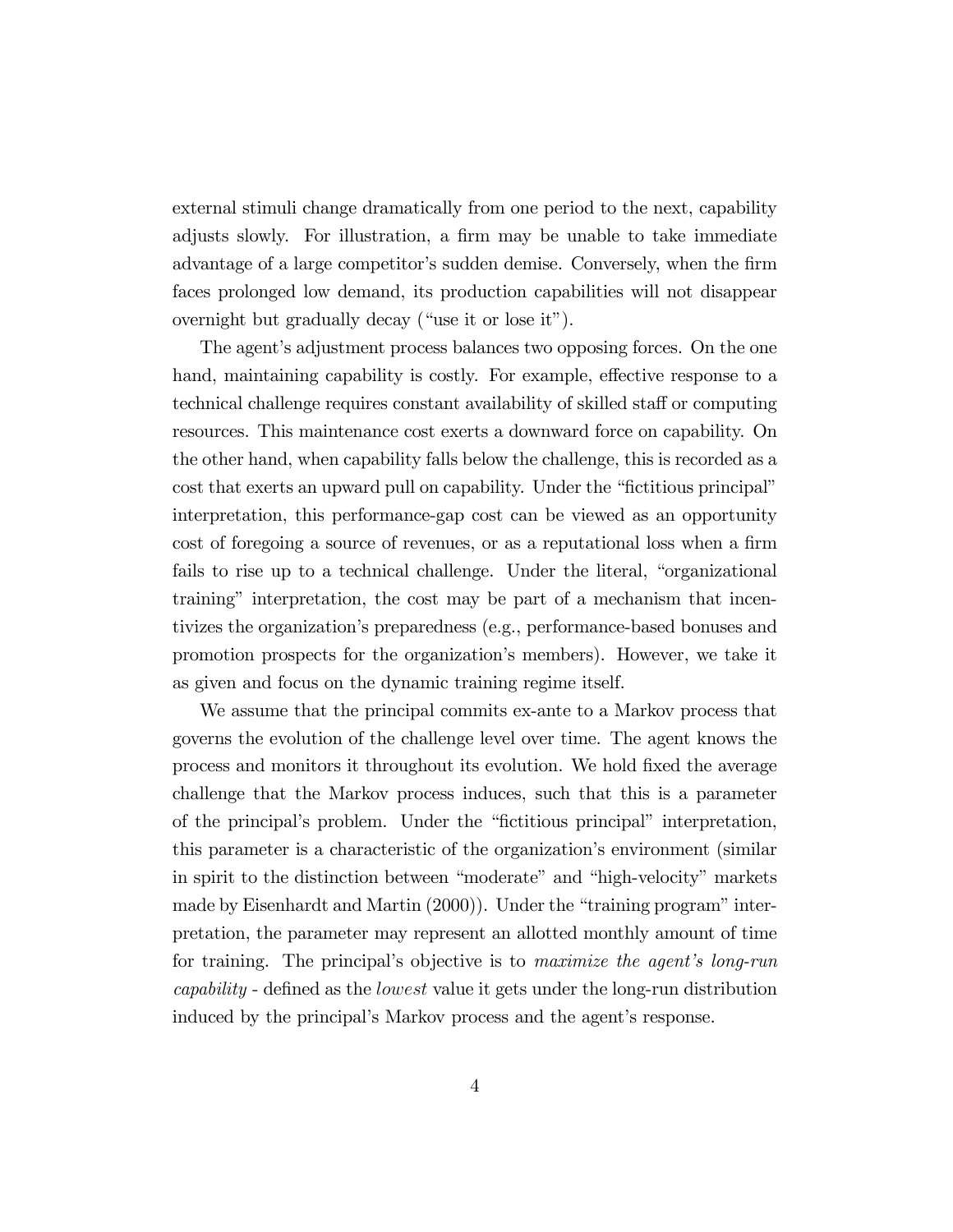To complete the model, we must specify the agent's planning horizon. We consider two extreme cases. The first case involves a myopic agent that balances the two cost components only for the current period. This effectively means that the agent's adjustment process is *mechanistic*: when capability is below (above) the current challenge, it goes up (down). That is, capability always changes incrementally in the direction of the current challenge level. The second case involves a forward-looking agent that minimizes the longrun average cost. Unlike the first case, here the agent's behavior is not mechanistic: it involves dynamic optimization that takes into account the agent's knowledge of the "regular" stochastic evolution of future challenges and the constraints on its own ability to adjust.<sup>3</sup>

Although the two cases require different proof methods, they share important commonalities. First, in a benchmark model with no sluggishness (in which the agent can adopt *any* capability at any period), the maximal capability that the principal can implement coincides with the average challenge level. The principal can attain this level with a constant challenge, which elicits the same response from the agent whether it is myopic or forwardlooking. Thus, the model is trivial in the flexible-adjustment benchmark.

Second, the principal's optimal Markov process under sluggish adjustment exhibits similar features in the two cases. It has two states: a "rest" state with a zero challenge level and a "high intensity" state. Some transitions between the two states are stochastic. For instance, in the myopic case (and for some parameter values in the forward-looking case), a high-intensity period is followed by another one with positive probability. However, the role of stochastic transitions is different in the two cases. In the myopic case, it ensures that the agent's long-run capability is insensitive to initial conditions. In the forward-looking case, it manages the agent's dynamic incentives. Randomization keeps the agent "on its toes", deterring it from

<sup>3</sup>Characterizing the optimum for an intermediately patient agent is a challenging technical problem that remains an open question.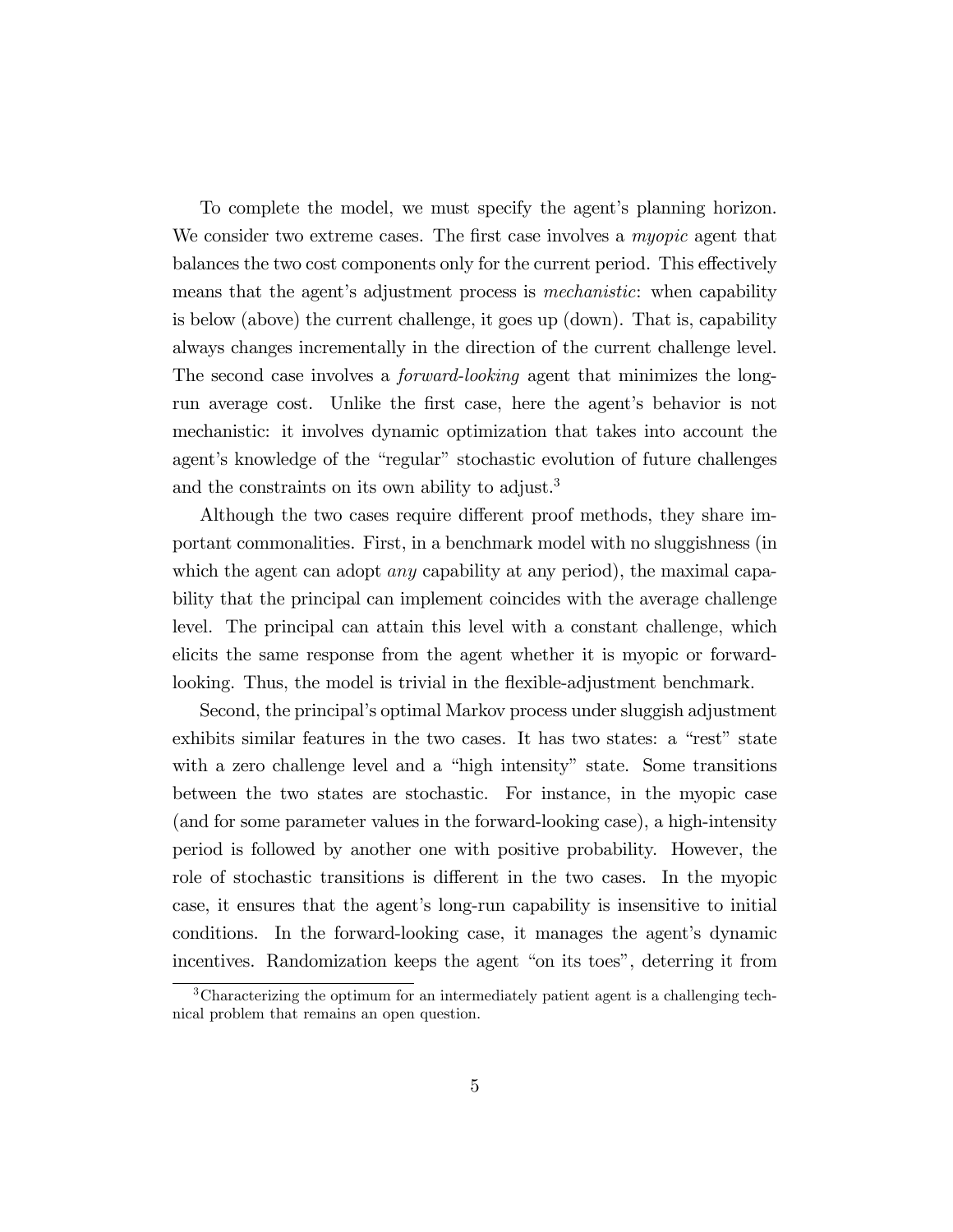lowering its capability during idle periods. As we discuss in Section 4, this effect has a subtle relation to models of auditing and inspection.

In both cases, the principal's optimal plan sustains a long-run capability that is considerably higher than what she could achieve in the flexibleadjustment benchmark. In the myopic case, long-run capability is nearly twice as large. In the forward-looking case, the factor of increase can be arbitrarily large when the agent's "maintenance cost" is small. Thus, our main theoretical insight is that in the presence of sluggish adjustment, a high-variance "regular" process that involves zero- and high-intensity phases enhances long-run capability. Furthermore, sluggish adjustment leads to an increase in the organization's long-run capability. At the optimum, there will be periods in which the agent holds idle capabilities, which may appear wasteful to an outside observer. Nevertheless, this idleness is a feature of sluggish organizations' optimal preparedness.<sup>4</sup>

# 2 The Model

We formulate our model as a principal-agent problem, in which the agent (it) is an organization or an organizational unit. For expositional focus, throughout Sections 2-4 we refer to the principal as a "*trainer*" (she) and adhere to the literal interpretation of the trainer as an organizational leader who wishes it to attain and maintain a high level of preparedness for unexpected external challenges. We discuss alternative interpretations in Section 6.

The trainer commits ex-ante to a pair  $(P, f)$ , where P is a discrete-time, finite-state Markov process over some finite set of states S, and  $f : S \to \mathbb{N}_+$ is an output function that assigns a challenge level to every state  $s \in S$ . The set of states  $S$  is *endogenous*: the trainer can choose a set of any finite size. We denote by  $s_t$  and  $d_t$  the state and challenge level at period t. In keeping with the literal interpretation of the trainer, we sometimes refer to  $(P, f)$  as

 $4$ See Iliev and Welch (2013) for a complementary rationale for "optimal idleness".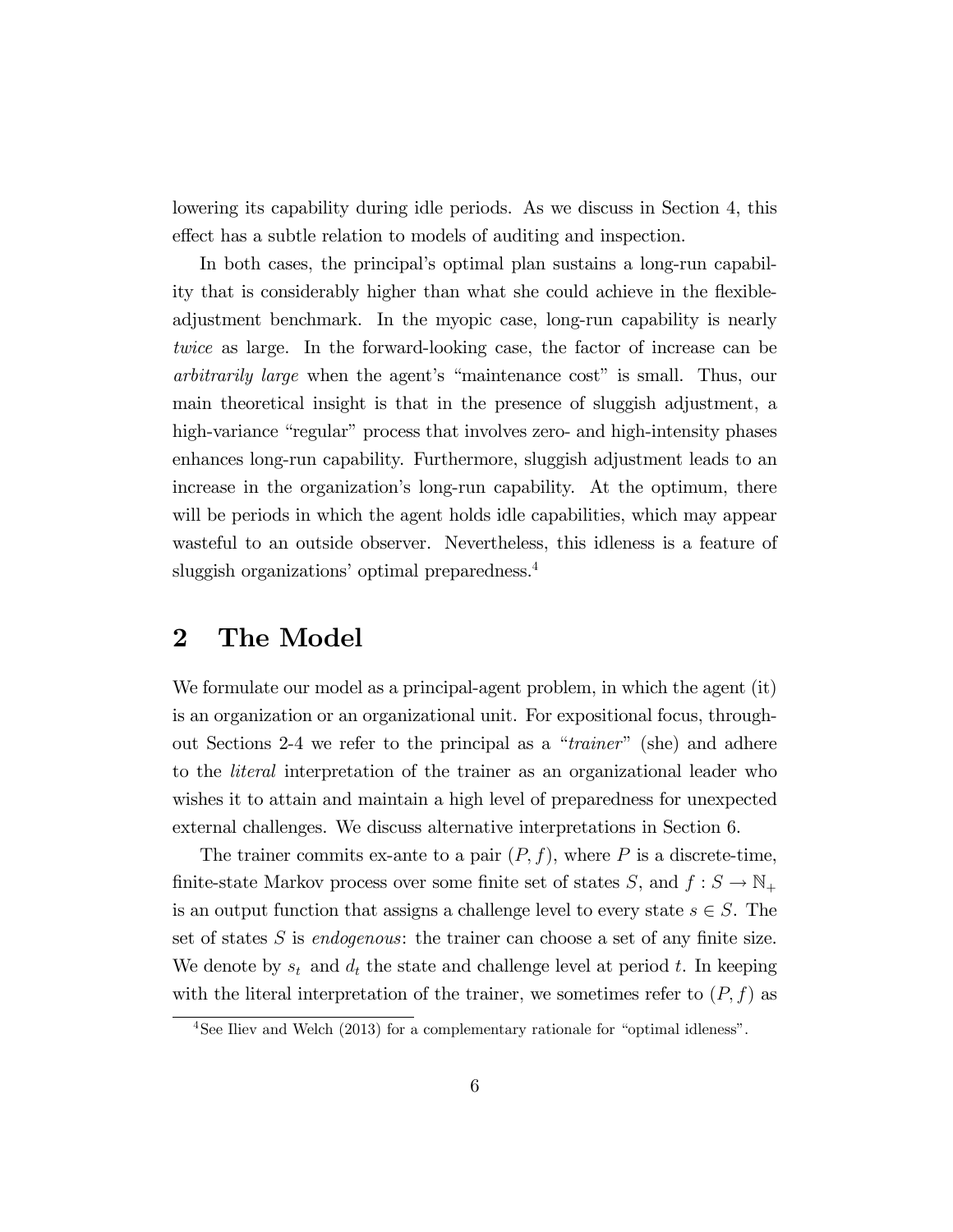a "training program" and to  $d$  as "training intensity".

We impose the following constraints on  $(P, f)$ . First, P is irreducible. This ensures that it has a unique invariant distribution  $\lambda_P$ , and therefore enables us to talk about long-run average quantities unambiguously. Second,

$$
\sum_{s \in S} \lambda_P(s) f(s) \le \mu + \varepsilon \tag{1}
$$

where  $\mu \geq 1$  is an integer and  $\varepsilon \in (0, 1)$  can be arbitrarily close to zero. That is, the long-run average challenge level administered by the training program cannot exceed  $\mu$  by more than a negligible amount. The approximate formulation of the constraint is due to  $\mu$  getting integer values.

After the trainer chooses  $(P, f)$  at period 0, the agent chooses a nonnegative integer  $m_t \in \{m_{t-1} - 1, m_{t-1}, m_{t-1} + 1\}$  at every  $t = 1, 2, 3, ...$ The agent's choice at period t takes place after the realization of  $s_t$ . We refer to  $m_t$  as the agent's *capability* at time t. Let  $m_0 \in \mathbb{N}_+$  be the agent's initial capability. The restricted choice set for  $m_t$  reflects sluggish adaptation. Note that the Markov process  $P$  does not condition on the agent's history of capability realizations. In particular, it is insensitive to the initial condition  $m<sub>0</sub>$ . We discuss this assumption in Section 6.2.

DeÖne

$$
C_t = cm_t + \max(0, d_t - m_t)
$$

where  $c \in (0, 1)$ . This is the total cost that the agent incurs at period t. It consists of two terms. First,  $cm_t$  is the "maintenance cost" of the capability level. Second, the gap between  $m_t$  and  $d_t$  (when the latter is higher) represents a "performance gap" cost that arises when the agent's capability is lower than the challenge it faces. Under the "training program" interpretation of the model, the performance-gap cost captures a disutility that members of the organization experience when failing to meet the program's challenges (foregone performance-based bonuses, thwarted promotion prospects, reputational damage, etc.). This disutility can be part of a broader incentive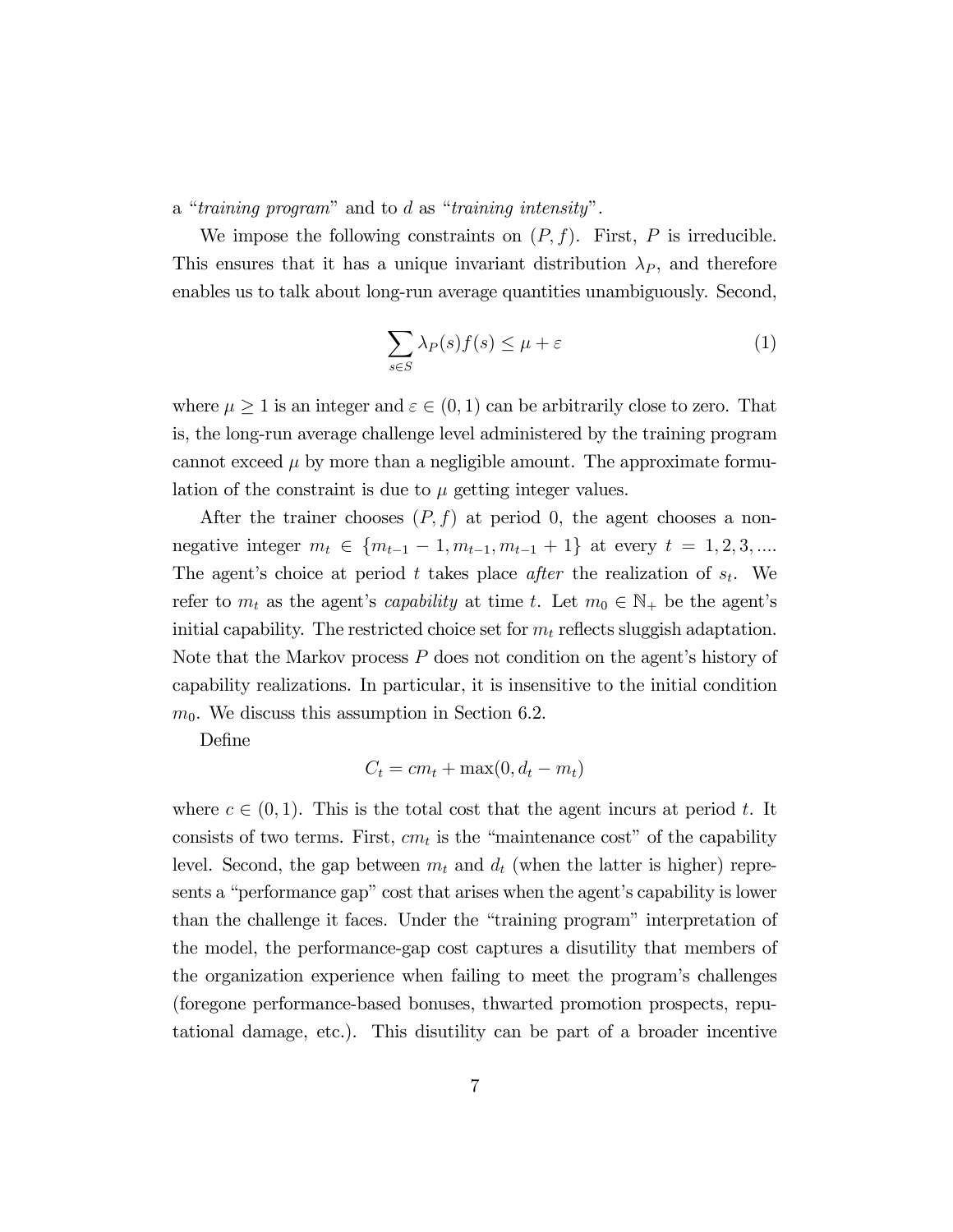scheme. However, unlike most of the economic literature on organization design (e.g. Bolton and Dewatripont (2005)), we take these incentives as given and focus on the problem of designing a dynamic, stochastic challenge.

The agent faces a trade-off whenever its current capability is not enough to meet the current challenge: increasing capability requires higher maintenance costs but lowers the performance gap. Our piece-wise linear cost specification implies that moving up to the next capability rung reduces net costs by  $1-c$ in the current period, regardless of the agent's current capability (as long as it is below the current challenge). Of course, a forward-looking agent still has to take into account that increasing  $m$  today will delay its ability to scale it back down in response to low future challenge levels.

We consider two alternative specifications of the agent's intertemporal aggregation.

Myopic/mechanistic adjustment. At every period  $t \geq 1$ , the agent chooses  $m_t$  to minimize  $C_t$ . That is, the agent is myopic: it does not take into account future costs. Because  $c \in (0, 1)$ , this immediately implies the following strategy for the agent:

$$
m_{t} = \begin{cases} m_{t-1} + 1 & \text{if } d_{t} > m_{t-1} \\ m_{t-1} & \text{if } d_{t} = m_{t-1} \\ \max\{0, m_{t-1} - 1\} & \text{if } d_{t} < m_{t-1} \end{cases} \tag{2}
$$

That is, capability always moves in the direction of the current challenge level. This adjustment rule is mechanistic: it does not require the agent to know the trainerís Markov process or to monitor the evolution of its state.

Forward-looking adjustment. The agent knows the trainer's choice of  $(P, f)$ . At every period t, it observes the realized state  $s_t$  before choosing  $m_t$ . The agent's objective is to minimize

$$
\lim_{T \to \infty} \sup \frac{1}{T} \sum_{t=1}^{T} C_t \tag{3}
$$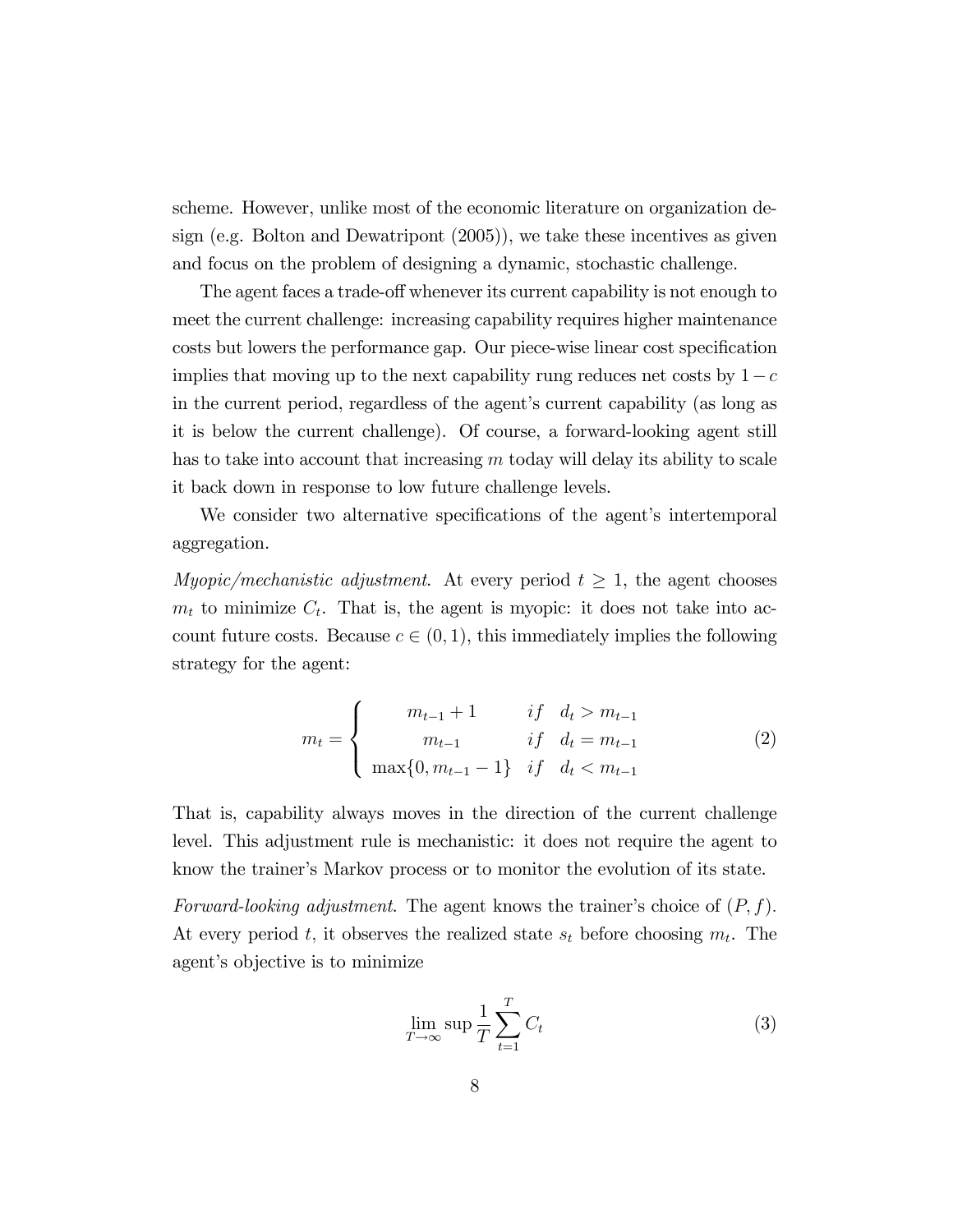This is the long-run average cost that the agent incurs. The lim sup criterion reflects the assumption that the agent is not only forward-looking but also arbitrarily patient.

Under both rules of adjustment, the agent faces an extended Markov problem, in which the state at period t is  $(m_{t-1}, s_t)$ . Therefore, the agent has an optimal response that is also Markovian with respect to this extended state space. In the myopic case, this strategy is explicitly given by (2). We assume that the agent plays a *Markovian best-response* in the forwardlooking case as well. This ensures that the extended Markov process induced by the two parties' strategies has a unique invariant distribution over  $(d_t, m_t)$ . Consequently, all the limit quantities we will invoke below are well-defined. In particular, let  $m^*$  be the lowest value that m takes beyond a sufficiently large  $t$ . This quantity is well-defined, independently of the initial condition  $m_0$ . We refer to  $m^*$  as the lowest long-run capability that is induced by the extended Markov process.

The *trainer's objective* is to maximize  $m^*$  subject to the feasibility constraint (1). A higher  $m^*$  means that the system has greater preparedness i.e., it can consistently meet bigger actual challenges that may arise unexpectedly, outside the "regular" process defined by  $(P, f)$ .

#### Comment on the feasibility constraint

Under the literal "training program" interpretation, we can regard  $(1)$  as a hard "budget constraint" that limits the resources (hours, ammunition) that the trainer can devote to training. We can also view  $\mu$  as a parameter that the trainer controls at a cost. Our analysis characterizes the trainerís gross payoff as a function of  $\mu$ , and a more complete analysis would trade off this payoff against the cost of increasing  $\mu$ .

#### Comment on the cost function

The key assumption embodied by the cost function  $C_t$  is that if  $d_t \geq m_{t-1}$ , the maintenance cost saved when the agent lowers  $m$  by one unit is more than offset by the increase in the "performance gap" cost. In the case of a myopic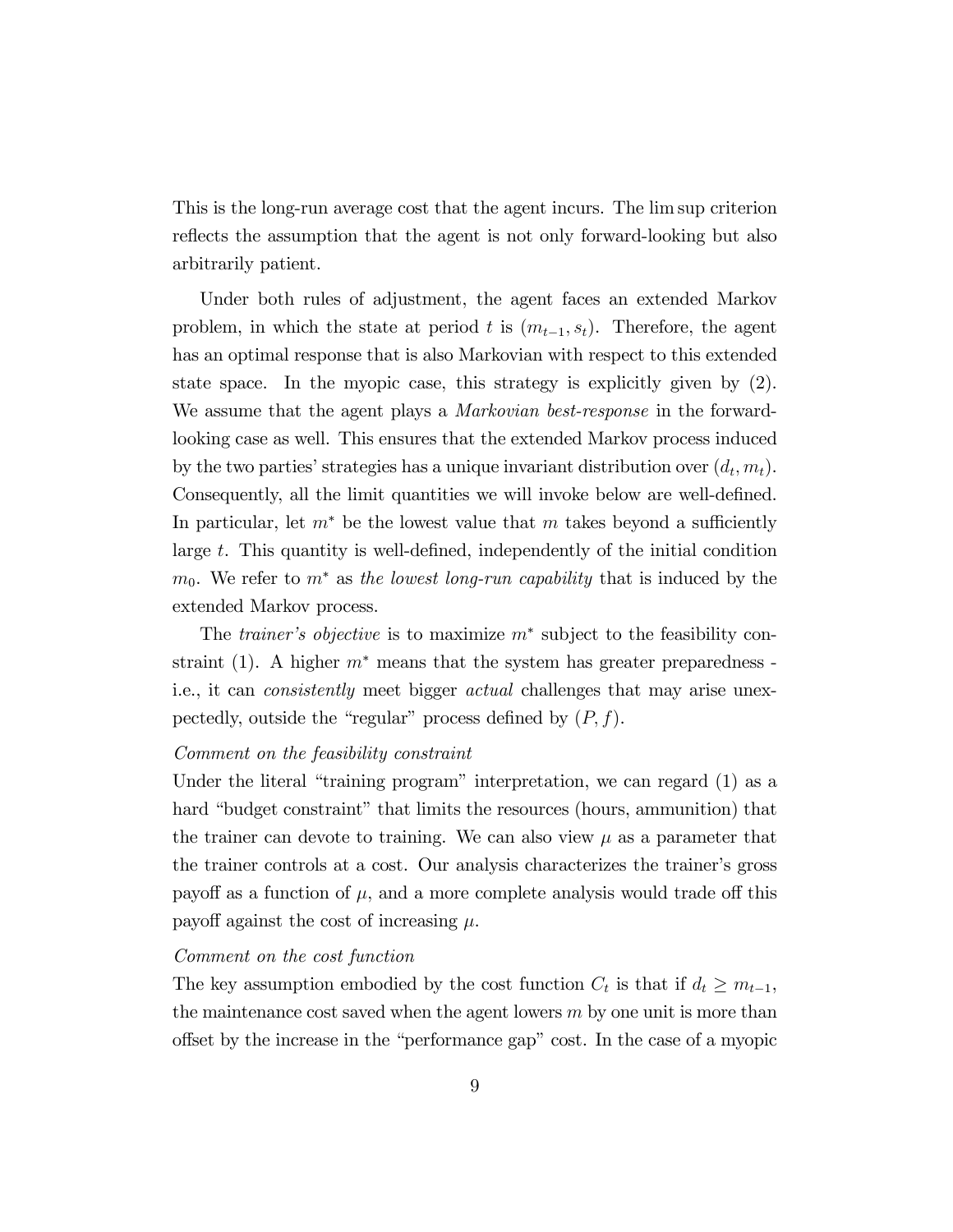agent, this feature leads to the mechanistic adjustment rule (2) - namely,  $m_t$  always chases  $d_t$ . In the case of a forward-looking agent, our analysis in Section 4 will also make use of the piece-wise linearity of the performancegap cost component. We conjecture that our results will remain intact if we replace the term  $\max(0, d_t - m_t)$  by  $g(\max(0, d_t - m_t))$ , where g is an increasing, convex function satisfying  $g(0) = 0$  and  $g(1) > c$ .

### 2.1 Benchmark: Completely Flexible Adjustment

Suppose the agent could choose any  $m_t \in \mathbb{N}_+$  at every period, regardless of  $m_{t-1}$ . In particular, it could always choose  $m_t$  to minimize  $C_t$ . Recall that the agent chooses  $m_t$  after observing  $d_t$ . Therefore, it would set  $m_t = d_t$ at every t. Under this flexible-adjustment rule, the long-run average of  $m_t$ coincides with the long-run average of  $d_t$ , which by assumption cannot exceed  $\mu$  (more than negligibly). Therefore, the trainer cannot do better than play a constant strategy  $d_t = \mu$  at every period, such that  $m_t = \mu$  at every t as well. When the agent is sluggish, this deterministic process attains the same long-run capability of  $\mu$ . The reason is that the agent will eventually reach this capability level and stay there indefinitely. The question is whether the trainer can outperform this benchmark with a non-degenerate Markov process.

# 3 Myopic/Mechanistic Adjustment

In this section we analyze the trainer's problem when the agent behaves according to the myopic/mechanistic adjustment model. Proofs of all formal results are relegated to Section 5.

**Proposition 1** Assume the agent follows the strategy given by  $(2)$ . Then: (i) For any trainer strategy, the lowest long-run capability is at most  $2\mu - 1$ .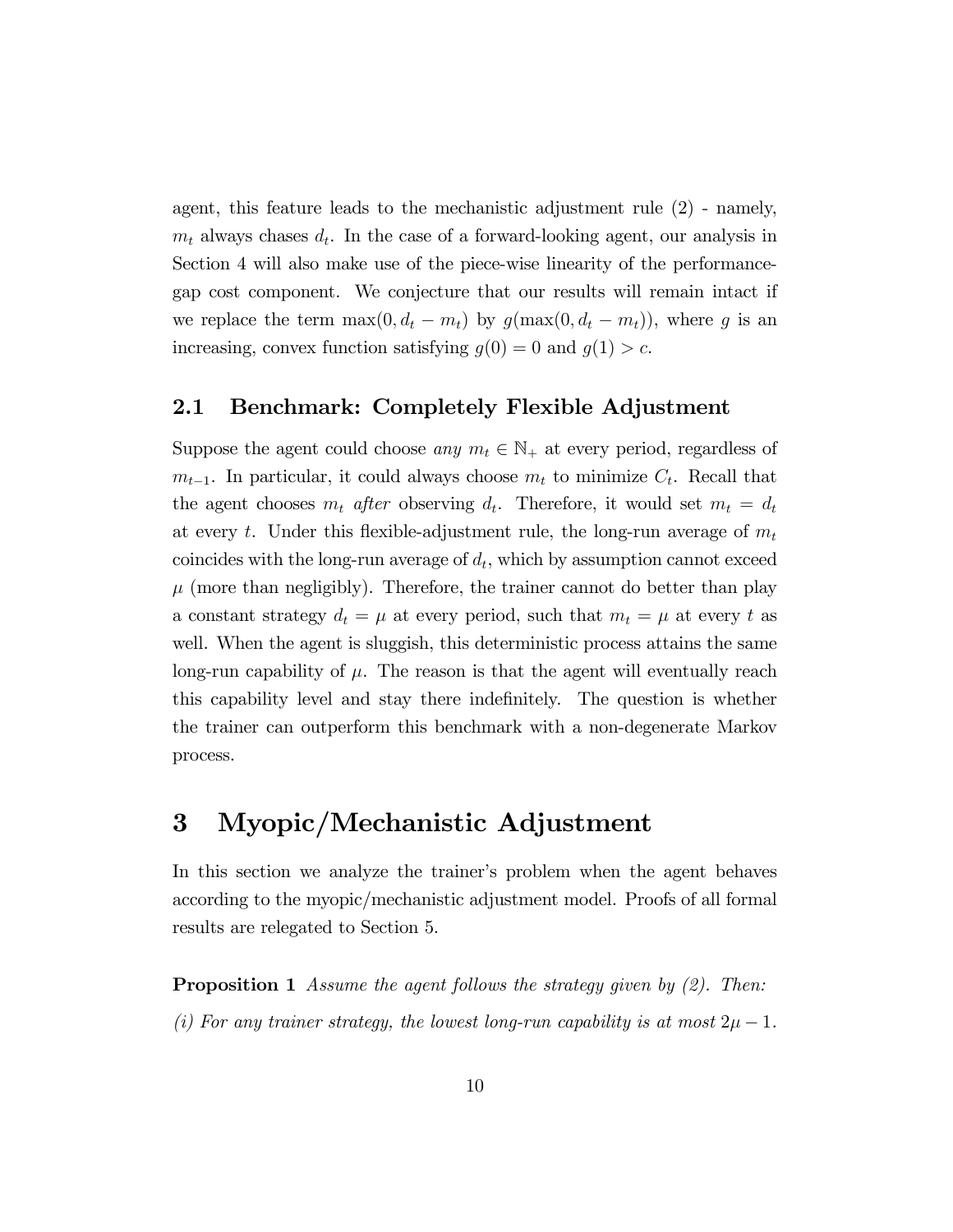(ii) This upper bound can be implemented by the following  $(P, f)$ . The Markov process P has two states, H and L, and a transition matrix given by

$$
\Pr(s_t \to s_{t+1}) \quad L \qquad H
$$
  
\n
$$
L \qquad 0 \qquad 1
$$
  
\n
$$
H \qquad \qquad \beta \quad 1 - \beta
$$

where  $\beta$  is arbitrarily close to 1. The output function is  $f(H) = 2\mu$  and  $f(L) = 0$ . In the  $\beta \rightarrow 1$  limit, the invariant capability distribution assigns probability  $\frac{1}{2}$  to  $m = 2\mu$  and  $m = 2\mu - 1$ .

Thus, a slightly perturbed cyclic training program can dramatically increase the long-run capability of a sluggish agent, relative to the flexibleadjustment benchmark. When  $\mu$  is large - corresponding to a very sluggish agent, given that we normalized the adjustment increment to 1 - the increase is by a factor of nearly 2.

The training regime approximately consists of alternating periods of "high intensity"  $(d = 2\mu)$  and "rest"  $(d = 0)$ . After a period of high-intensity training, there is a small chance  $1 - \beta$  that the high-intensity episode will be repeated. This stochastic perturbation ensures that the set of capability values  $\{2\mu, 2\mu - 1\}$  is absorbing: the agent will reach it in finite time with probability one, regardless of  $m_0$ . The *only* role of randomness is thus to ensure that the agent's long-run behavior is insensitive to initial conditions. Note that the long-run average intensity under the trainer's strategy is  $2\mu/(1+\beta)$ . Therefore, for every  $\varepsilon > 0$ , we can select  $\beta$  to be sufficiently close to 1 such that average intensity will not exceed  $\mu + \varepsilon$ .

The intuition for the result is that changes in  $m$  depend only on the *sign* of  $d-m$ , whereas the trainer's "budget constraint" is expressed in terms of the average of d. The contrast between the cardinal constraint and the ordinal adjustment rule - which itself is a consequence of the agent's sluggishness - is the key to our result. The most economical way to get the agent's capability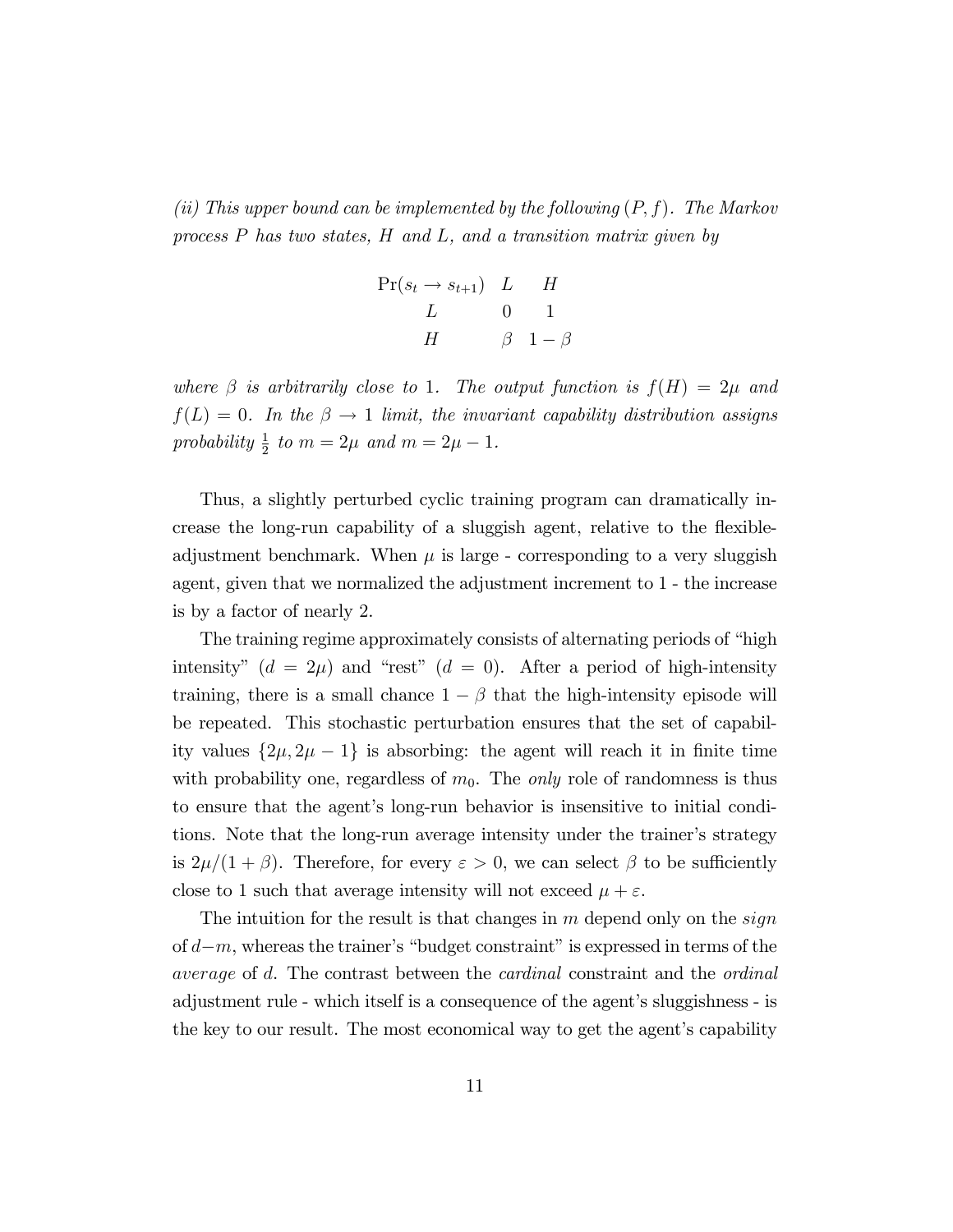to go up at period t is to set  $d_t = m_{t-1} + 1$ ; and the most economical way to bring it down is to set  $d_t = 0$ . In the long run, since the agent's capability moves around in increments of one unit,  $m$  goes up and down with equal frequencies. This explains the approximate factor 2 by which the trainer can increase long-run capability, relative to the flexible-benchmark  $\mu$ .

# 4 Forward-Looking Adjustment

In this section we characterize the solution to the trainer's problem when the agent is forward-looking. For expositional convenience, we assume  $\mu/c$  is an integer.

**Proposition 2** Assume the agent evaluates cost streams by  $(3)$ . Then:

(i) The lowest long-run capability is at most  $\mu/c - 1$ .

(ii) This upper bound can be implemented by the following  $(P, f)$ . The Markov process P has two states, H and L, and a transition matrix given by

$$
\Pr(s_t \to s_{t+1}) \quad L \quad H
$$
  
\n
$$
L \quad 1 - \alpha \quad \alpha
$$
  
\n
$$
H \quad \beta \quad 1 - \beta
$$

where  $\alpha = 1$  if  $c \geq \frac{1}{2}$  $\frac{1}{2}$ ,  $\beta = 1$  if  $c < \frac{1}{2}$ , and  $\alpha/(\alpha + \beta)$  is arbitrarily close to c from above. The output function is  $f(H) = \mu/c$  and  $f(L) = 0$ . In the  $\alpha/(\alpha + \beta) \rightarrow c$  limit, the invariant capability distribution assigns probability c to  $m = \mu/c$  and probability  $1 - c$  to  $m = \mu/c - 1$ .

When  $c < \frac{1}{2}$ , the upper bound on the agent's lowest long-run capability is higher than in the myopic case. Moreover, it gets arbitrarily high when  $c \rightarrow 0$ . As c gets closer to one, the highest minimal long-run capability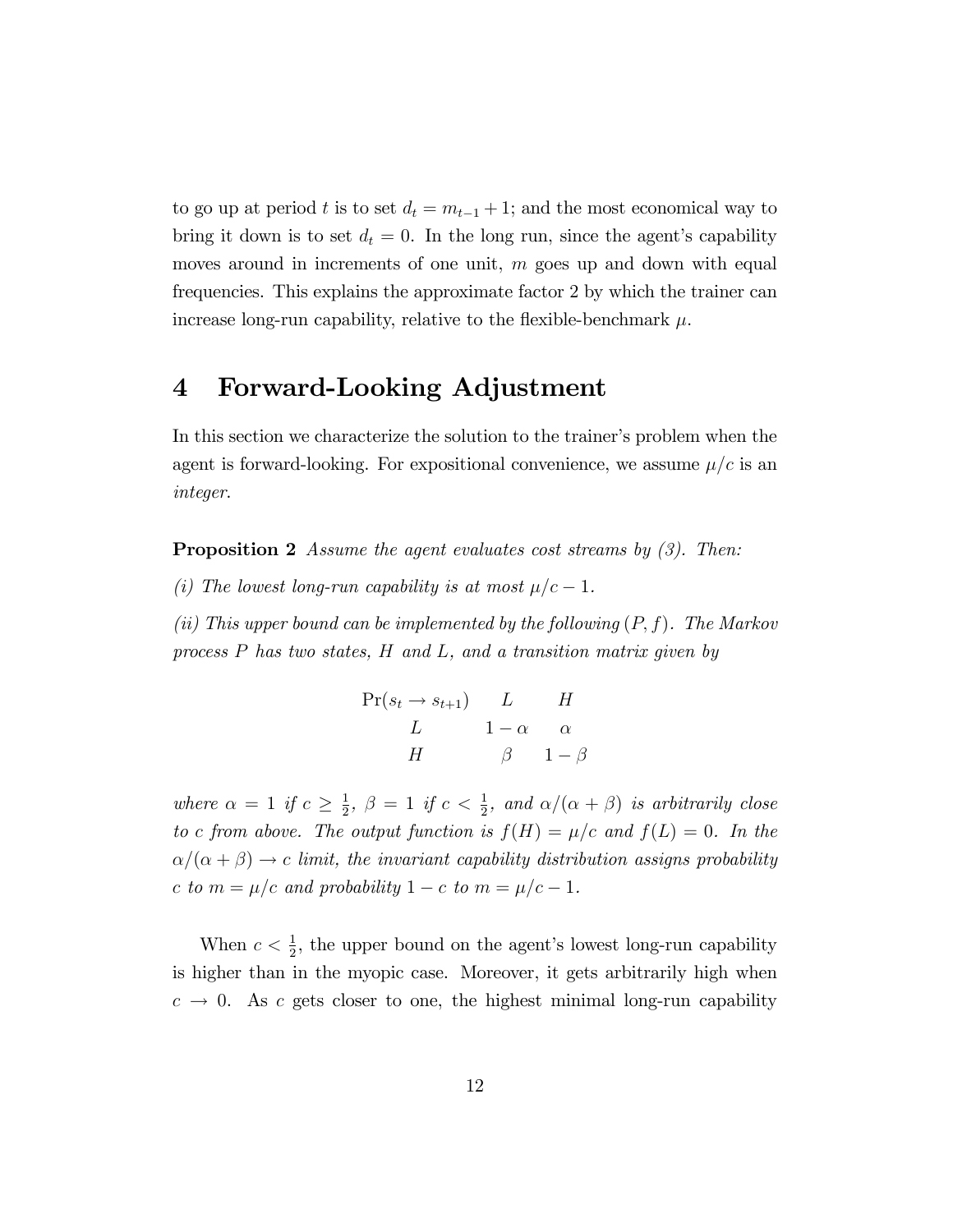approaches the flexible-agent benchmark  $\mu$ <sup>5</sup>. Note that the long-run average intensity under the trainer's strategy is

$$
\frac{\alpha}{\alpha+\beta}\cdot\frac{\mu}{c}
$$

For every  $\varepsilon > 0$ , we can set  $\alpha/(\alpha + \beta)$  to be sufficiently close to c, such that the average intensity does not exceed  $\mu + \varepsilon$ .

The Markov process that attains the upper bound is similar to the one in Section 3. However, the reasoning behind the result is different. Because the mechanistic agent of Section 3 responds only to the current realization of d, the only role of randomization in that case is to ensure insensitivity to initial conditions. In contrast, a forward-looking, patient agent responds to the trainer's *entire* continuation strategy. Randomization serves as an incentive to keep the agent "on its toes" and deter it from lowering its level of preparedness during periods of rest. In particular, when  $c < \frac{1}{2}$ , a rest period is followed by another one with probability approximately equal to  $(1 - 2c)/(1 - c)$ . Hence, the trainer's optimal program allows for a streak of  $d = 0$  realizations. When this happens, the agent does not lower its capability below  $\mu/c-1$  because it takes into account the future loss  $d-m$  in the event that d switches from zero to  $\mu/c$ .

The trainer designs the transition probabilities such that the agent's intertemporal trade-offs lead it to be nearly indifferent between lowering its capability and remaining at  $m = \mu/c - 1$ . In contrast, the mechanistic agent cannot be made indifferent when faced with a streak of  $d = 0$  realizations: it repeatedly lowers its capability. This difference enables the trainer to achieve higher long-run capability when the agent is forward-looking, as long as  $c < \frac{1}{2}$ .

<sup>&</sup>lt;sup>5</sup>By requiring  $\mu/c$  to be an integer, we effectively rule out the case that c is arbitrarily close to one. In that case, the trainer would be unable to outperform the flexible-agent benchmark of  $\mu$ .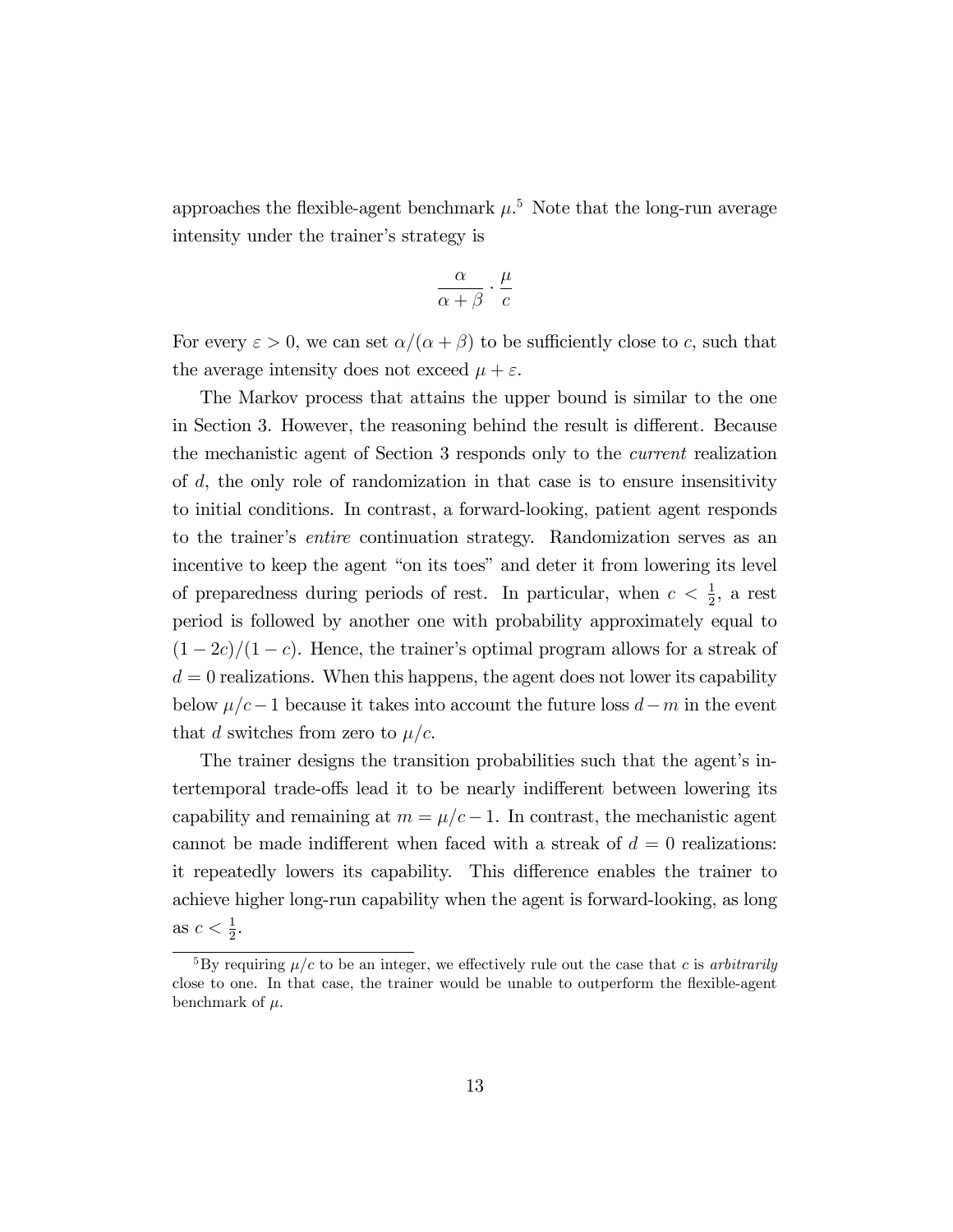To further elucidate why randomization is necessary, consider the following example, which shows that the minimal long-run capability attained by the optimal stochastic strategy cannot be sustained by a particular deterministic strategy with the same long-run distribution over d. Suppose  $\mu = 4$  while c is slightly below  $\frac{4}{11}$ . Then, the optimal training strategy of Proposition 2 induces an invariant distribution that assigns probability  $\frac{4}{11}$ to  $d = 11$  and probability  $\frac{7}{11}$  to  $d = 0$ . This strategy sustains a minimal long-run capability level of  $m = 10$ .

Now consider a deterministic strategy that induces the same long-run frequencies of d. The strategy follows an 11-period cycle consisting of four consecutive periods of  $d = 11$  and seven consecutive periods of  $d = 0$ . If the agent plays  $m = 11$  when  $d = 11$  and  $m = 10$  when  $d = 0$  - as it does against the strategy presented in Proposition 2 - the minimal long-run capability is  $m = 10$ . Moreover, this strategy is optimal for the agent among all strategies that induce this minimal long-run capability. However, given the predictable evolution of d under the cyclic deterministic strategy, a forward-looking agent can do better. Suppose that it plays the following sequence of  $m$  against the cyclic sequence of d:

> d 11 11 11 11 0 0 0 0 0 0 0 m 11 11 11 10 9 8 7 7 8 9 10

Compared with the benchmark strategy of playing  $m = 11$  (10) against  $d = 11$  (0), the agent saves approximately

$$
c \cdot (1 + 1 + 2 + 3 + 3 + 2 + 1) - 1 \approx \frac{41}{11}
$$

per cycle. It follows that the agentís best-reply to the cyclic deterministic strategy leads to a minimal long-run capability below  $m = 10$ .

This example highlights a key role of the stochasticity of the trainer's optimal strategy in the forward-looking case. The fact that there is always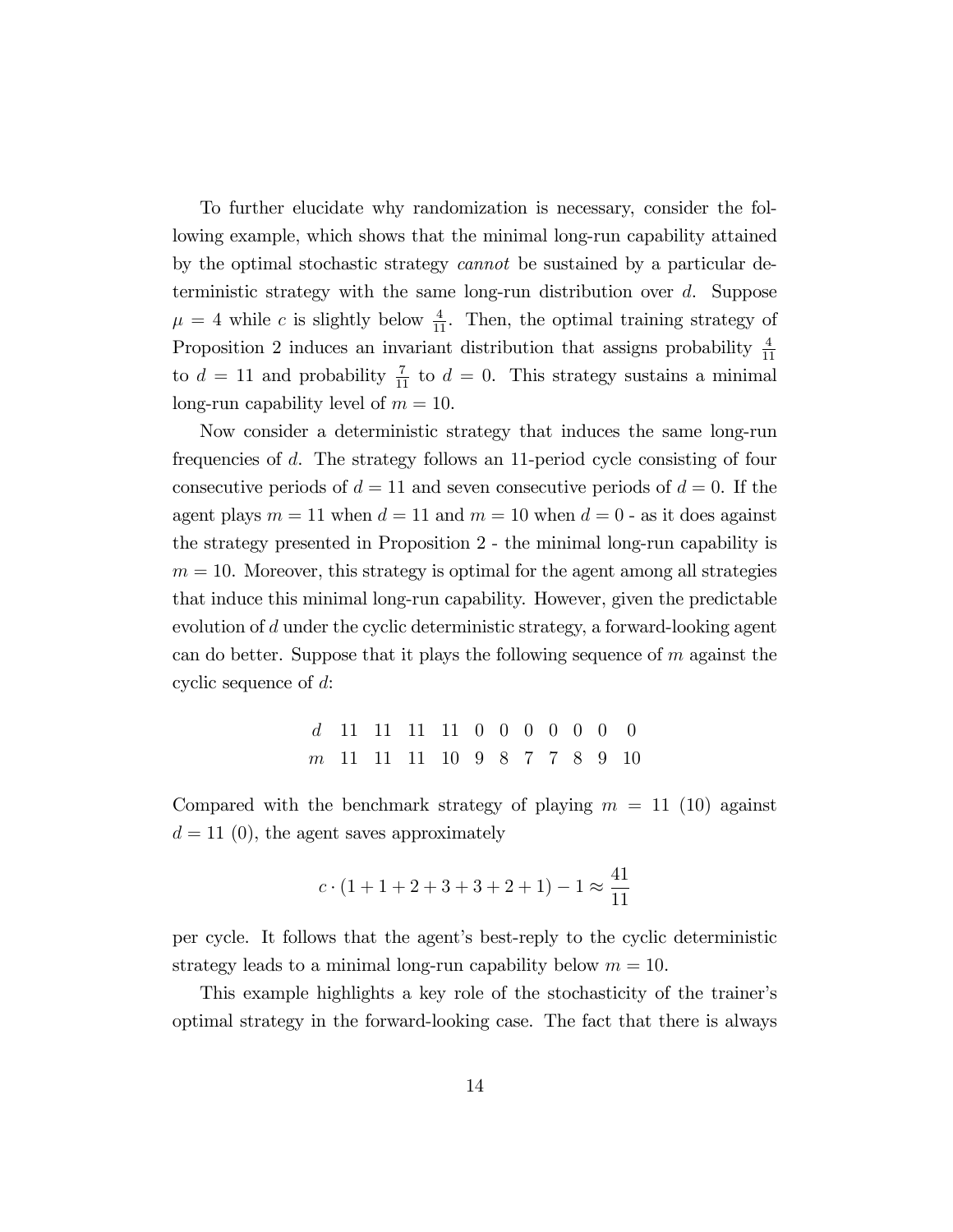a chance that the agent will face a big challenge following a rest period incentivizes the agent not to lower its capability. In contrast, the predictable nature of the cyclic deterministic strategy allows the agent to gradually lower its capability and gain it back by the time the big challenge arrives. In particular, it is profitable for the agent to lower its capability already in the final period of the high-intensity phase of the cycle, even though this involves a costly performance gap during that period, because this is more than offset by the cumulative maintenance-cost saving over the cycle.

#### A random-audit analogy

The literal "training program" interpretation of our model invites an analogy to models of auditing or inspections. Think of  $d_t$  as the audit's intensity, such that the "budget constraint"  $(1)$  represents limited resources for auditing. The organization adapts its capability to the auditing regime because of underlying incentives, which are captured by the cost function  $C$ .

The idea that optimal inspection may involve random audits is familiar in game theory and economics: when auditing is costly, making it unpredictable deters the agent from shirking (e.g., Lazear (2006), Eeckhout et al. (2010), Varas et al. (2020), Solan and Zhao (2021)).

Despite this analogy, there is a crucial difference between conventional models of auditing and the present model, where the agent's move at period t is taken *after*  $d_t$  is realized. That is, the agent can condition its action on the principal's "auditing" choice. In a standard auditing model, this would entirely rob audits of their potency. Indeed, in the flexible-agent benchmark described in Section 2.1, randomizing over  $d$  is useless for the trainer. What makes randomization valuable in our model is the element of sluggish adjustment. Successive periods of shirking can magnify the agent's failure at an audit, and sustained effort may be required to rebuild the ability to pass it. To use a metaphor, a restaurant chef may learn on Monday that a famous food critic will come for dinner on Friday, yet she cannot realistically raise the quality of her staff and recipes in this tight time frame. If she had a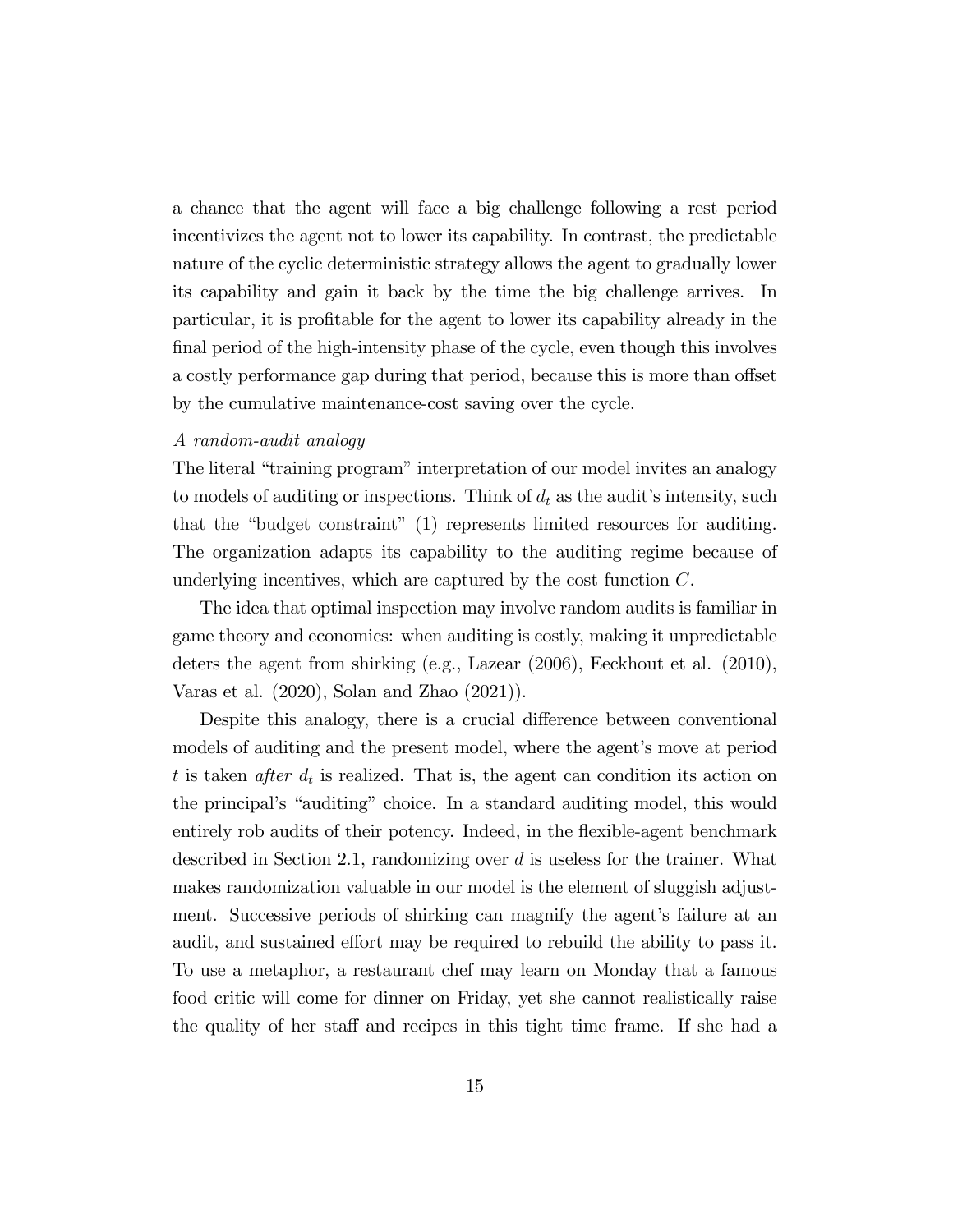longer notice, she would have more time to ramp up quality.

What our results demonstrate is that when faced with a sluggish agent, an "auditor" can use randomization as if she were facing a simultaneously moving, flexible agent. However, as Propositions 1 and 2 demonstrate, this is not an exact equivalence: the details of the optimal random "auditing" strategy depend on the agent's patience; and in addition, the optimal strategy does not involve  $i.i.d$  randomization.

#### Basic ideas behind the proof of Proposition 2

In part  $(i)$  we actually prove something stronger than the stated result: to attain a strictly positive minimal long-run capability, the average long-run capability cannot exceed  $\mu/c - 1 + c$ . The Markov process we construct in part (ii) approximates this upper bound. This means that among all trainer strategies that attain the minimal long-run capability of  $\mu/c-1$ , this process cannot be outperformed in terms of average capability.

The proof of part (i) proceeds in several steps. First, note that by playing a constant  $d = \mu$ , the trainer can attain a long-run capability of  $\mu$ . Therefore, the trainer can attain a minimal long-run capability that is at least as large as  $\mu$ . Hence, the invariant distribution over  $(m, d)$  - induced by an optimal trainer strategy and an agent's best-reply - satisfies  $Pr(m > 0) = 1$ .

Second, we establish a lower bound on the long-run frequency of positive training intensity: under the invariant distribution induced by the two parties' strategies,  $Pr(d > 0) \geq c$ . To prove this, we consider the following possible deviation by the agent: pick a history in which  $m$  is at its lowest long-run value (which is positive, as we saw); move one notch below the original plan; afterwards, proceed as if the deviation never took place. The piece-wise linearity of the cost function enables a simple calculation of the net long-run profit from this deviation: it saves  $c$  per period, but raises the "performance" gap" cost by one unit whenever  $d \geq m$  under the original strategy. When the agent is forward-looking, this deviation is unprofitable only if  $Pr(d \ge m) \ge c$ . Since  $Pr(m > 0) = 1$ , we have that  $Pr(d > 0) \geq Pr(d \geq m) \geq c$ .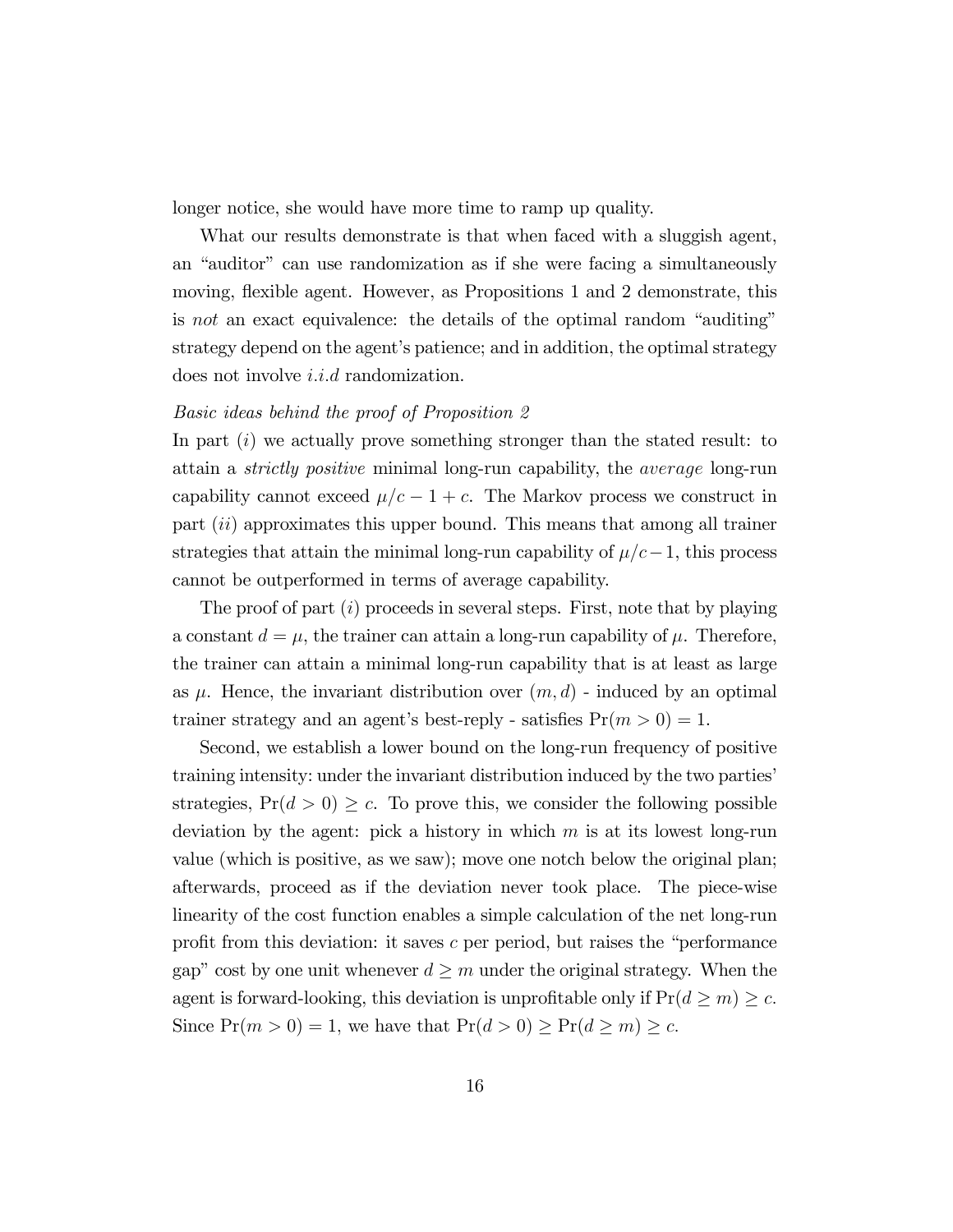The third and final step of the proof shows that the long-run average capability cannot exceed  $\mu/c - 1 + c$ . If this were not true, then the average long-run cost would exceed  $\mu - c(1 - c)$ . But then, using the previous step, we obtain that the following deviation is profitable for the agent: descend all the way to  $m = 0$  and play  $m = 1(d > 0)$  thereafter. The upper bound on the lowest long-run capability then immediately follows.

The proof of part *(ii)* begins by noting that the agent has a best-reply to the trainer's strategy that induces two (and therefore adjacent) long-run values of  $m$  (this is a consequence of the fact that  $P$  has two states and that  $\alpha\beta = 0$ . We then show that by the piecewise linearity of the agent's cost function and the condition on  $\alpha, \beta, c$ , the two long-run capability values are  $\mu/c$  and  $\mu/c-1$ . The induced long-run average capability is then  $\mu/c-1+c$ .

### 5 Proofs

This section provides proofs of the formal results in Sections 3-4.

### 5.1 Proof of Proposition 1

#### Proof of part (i)

Consider an arbitrary strategy for the trainer. Let  $(m_{t-1}, d_t)_{t=1,2,...}$  be a possible sample path that results from the extended process. The long-run frequency of every  $(m, d)$  in the sample path, denoted  $\lambda(m, d)$ , coincides with the probability of this pair according to the invariant distribution induced by the two parties' strategies. Let X be the set of recurrent pairs  $(m, d)$  in the sample path. Partition  $X$  into three classes:

$$
X^{+} = \{(m,d) \in X \mid d > m\}
$$
  

$$
X^{-} = \{(m,d) \in X \mid d < m\}
$$
  

$$
X^{0} = \{(m,d) \in X \mid d = m\}
$$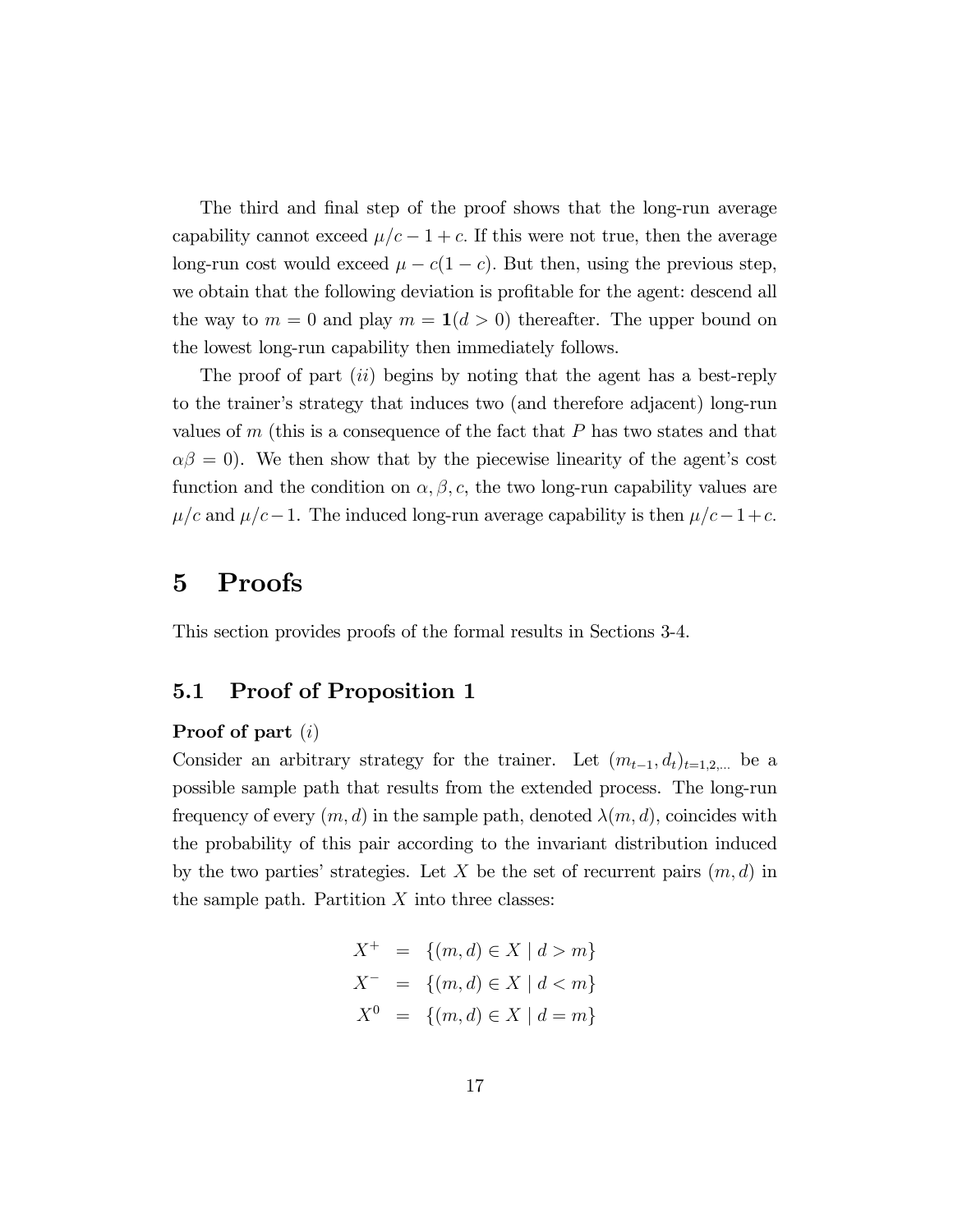The proof now proceeds by a series of steps. Recall that we use the notation  $d(s)$  as a substitute for  $f(s)$ .

**Step 1:**  $\lambda$  satisfies

$$
\sum_{(m,d)\in X^+} \lambda(m,d)(m+1) = \sum_{(m,d)\in X^-} \lambda(m,d)m \tag{4}
$$

Consider some period t along the sample path such that  $(m_t, d_{t+1}) \in X^+$ . By definition, this pair is recurrent. Therefore,  $m_t$  must be visited again in some later period. Let  $t' + 1$  be the *earliest* such period (while  $m_{t'+1} = m_t$ , we do not require  $d_{t'+2} = d_{t+1}$ ). Since  $(m_t, d_{t+1}) \in X^+$ ,  $m_s > m_t$  for every  $s = t + 1, ..., t'$ . Therefore, by the definition of t', it must be the case that  $m_{t'} = m_t + 1$  and  $(m_{t'}, d_{t'+1}) \in X^-$ . In other words, since the trajectory of m is upward at  $t$ , it must be downward at  $t'$  by the definition of this period.

We have thus defined a *one-to-one* mapping from periods  $t$  for which  $(m_t, d_{t+1}) \in X^+$  to periods t' for which  $(m_{t'}, d_{t'+1}) \in X^-$ , such that  $m_{t'} =$  $m_t + 1$ . It follows that

$$
\lim_{T \to \infty} \frac{\sum_{t=1}^{T} \mathbf{1}[(m_t, d_{t+1}) \in X^+] \cdot (m_t + 1)}{T} = \lim_{T \to \infty} \frac{\sum_{t=1}^{T} \mathbf{1}[(m_t, d_{t+1}) \in X^-] \cdot m_t}{T}
$$

we can rewrite this equation as (4), since

$$
\lim_{T \to \infty} \frac{\sum_{t=1}^{T} \mathbf{1}[(m_t, d_{t+1}) = (m, d)]}{T} = \lambda(m, d)
$$

 $\Box$ 

**Step 2:** The average long-run m is at most  $2\mu$  (approximately)

The long-run average of  $m$  induced by the trainer's strategy can be written as

$$
\mathbb{E}(m) = \sum_{(m,d)\in X^+} \lambda(m,d)m + \sum_{(m,d)\in X^-} \lambda(m,d)m + \sum_{(m,d)\in X^0} \lambda(m,d)m \qquad (5)
$$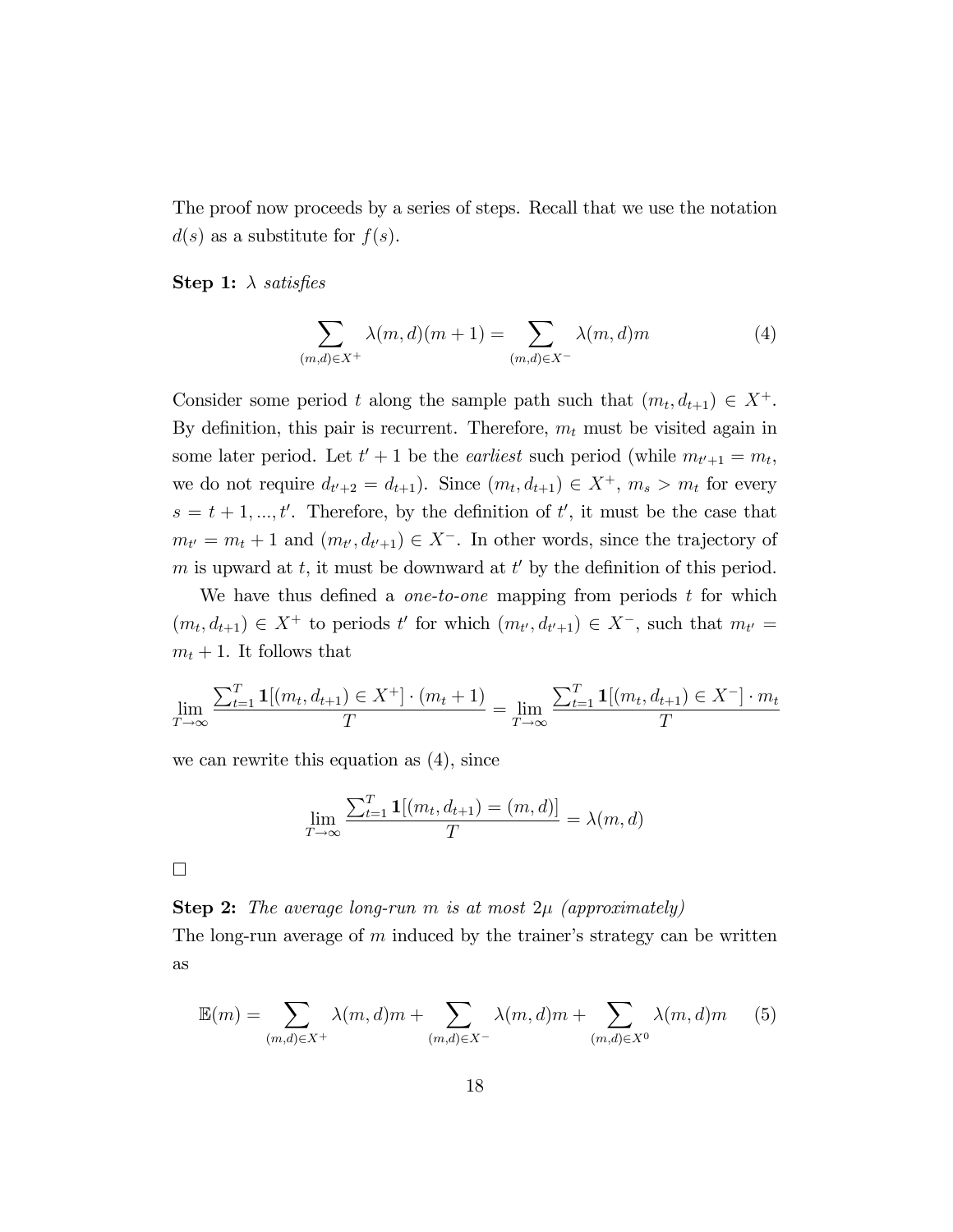By the feasibility constraint,

$$
\sum_{(m,d)\in X^+}\lambda(m,d)d+\sum_{(m,d)\in X^-}\lambda(m,d)d+\sum_{(m,d)\in X^0}\lambda(m,d)d\lessapprox\mu
$$

By definition,  $d \ge m+1$  for every  $(m, d) \in X^+$ ,  $d \ge 0$  for every  $(m, d) \in X^-,$ and  $d = m$  for every  $(m, d) \in X^0$ . Therefore,

$$
\sum_{(m,d)\in X^+} \lambda(m,d)(m+1) + \sum_{(m,d)\in X^-} \lambda(m,d) \cdot 0 + \sum_{(m,d)\in X^0} \lambda(m,d)m \lessapprox \mu
$$

This means that

$$
\sum_{(m,d)\in X^+} \lambda(m,d)m \le \sum_{(m,d)\in X^+} \lambda(m,d)(m+1) \lessapprox \mu - \sum_{(m,d)\in X^0} \lambda(m,d)m
$$

By (4), it follows that

$$
\sum_{(m,d)\in X^-} \lambda(m,d)m \lessapprox \mu - \sum_{(m,d)\in X^0} \lambda(m,d)m
$$

as well. Plugging the last two inequalities in (5), we obtain

$$
E(m) \lessapprox 2\mu - \sum_{(m,d)\in X^0} \lambda(m,d)m \leq 2\mu
$$

 $\Box$ 

#### **Step 3:** The minimal long-run m is at most  $2\mu - 1$

Suppose the long-run distribution over  $d$  is degenerate at some  $d^*$ . Therefore,  $d^* \lessapprox \mu$ . The agent's myopic best-reply implies that eventually, its capability coincides with  $d^*$ . It follows that to reach a minimal long-run capability above  $\mu$ , the long-run distribution over d must assign positive probability to at least two values. This means there are infinitely many periods  $t$  in which  $d_t \neq m_{t-1}$ . By myopic best-replying, this precludes the possibility that the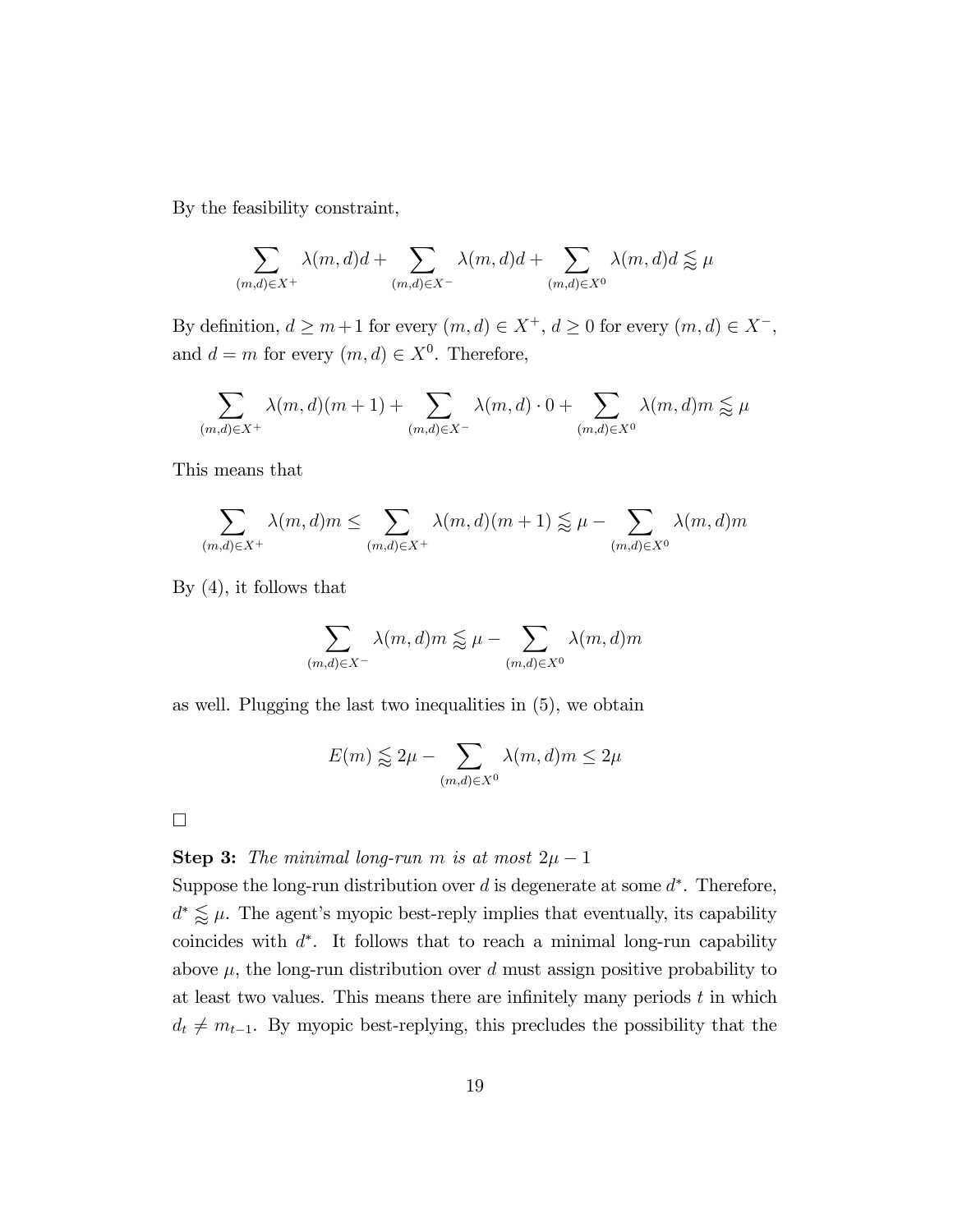long-run distribution over m is degenerate. Since the long-run average of m cannot exceed  $2\mu$  by more than an infinitesimal amount, there must be infinitely many periods t in which  $m_t \leq 2\mu - 1$ . This completes the proof of part  $(i)$ .  $\Box$ 

#### Proof of part (*ii*)

Consider the trainer's strategy described in part  $(ii)$  of the statement of the result. As long as  $\beta \in (0,1)$ , the Markov process over m that is induced by the strategy and the agent's best-reply (given by Step 1) has a unique invariant distribution, with  $m = 2\mu$  and  $m = 2\mu - 1$  being the only recurrent capability values. The reason is that if  $m_t > 2\mu$ ,  $m_{t+1} = m_t-1$  with certainty; if  $m_t < 2\mu - 1$ , there is a positive probability that there will be a streak of realizations  $d = 2\mu$  such that m will keep adjusting upward until it reaches  $m = 2\mu$ ; and finally, if  $d_t = 0$  then  $d_{t+1} = 2\mu$  for sure, which means that once m hits  $2\mu$  and later goes down to  $2\mu - 1$ , it will return to  $2\mu$  immediately in the next period. As the exogenous upper bound on average intensity gets arbitrarily close to  $\mu$ ,  $\beta$  can be made arbitrarily close to one. In the  $\beta \rightarrow 1$ limit, the invariant distribution over m assigns probability  $\frac{1}{2}$  to each of the values  $m = 2\mu$  and  $m = 2\mu - 1$ .  $\Box$ 

### 5.2 Proof of Proposition 2

#### Proof of part (i)

Let p be the unique invariant distribution over  $(d_t, m_t)$  that results from the trainer's strategy and the agent's best-replying strategy. (Note the different time subscripts of d and  $m$ , compared with the proof of Proposition 1; our different notation highlights this difference.) We abuse notation and write  $p(d)$ ,  $p(m)$  and  $p(d | m)$  to represent marginal and conditional distributions induced by  $p$ . As in the myopic-agent case, we first derive an upper bound on the expected capability according to  $p$ , which we use to derive the upper bound on the minimal long-run capability. Then, we show how to implement this upper bound.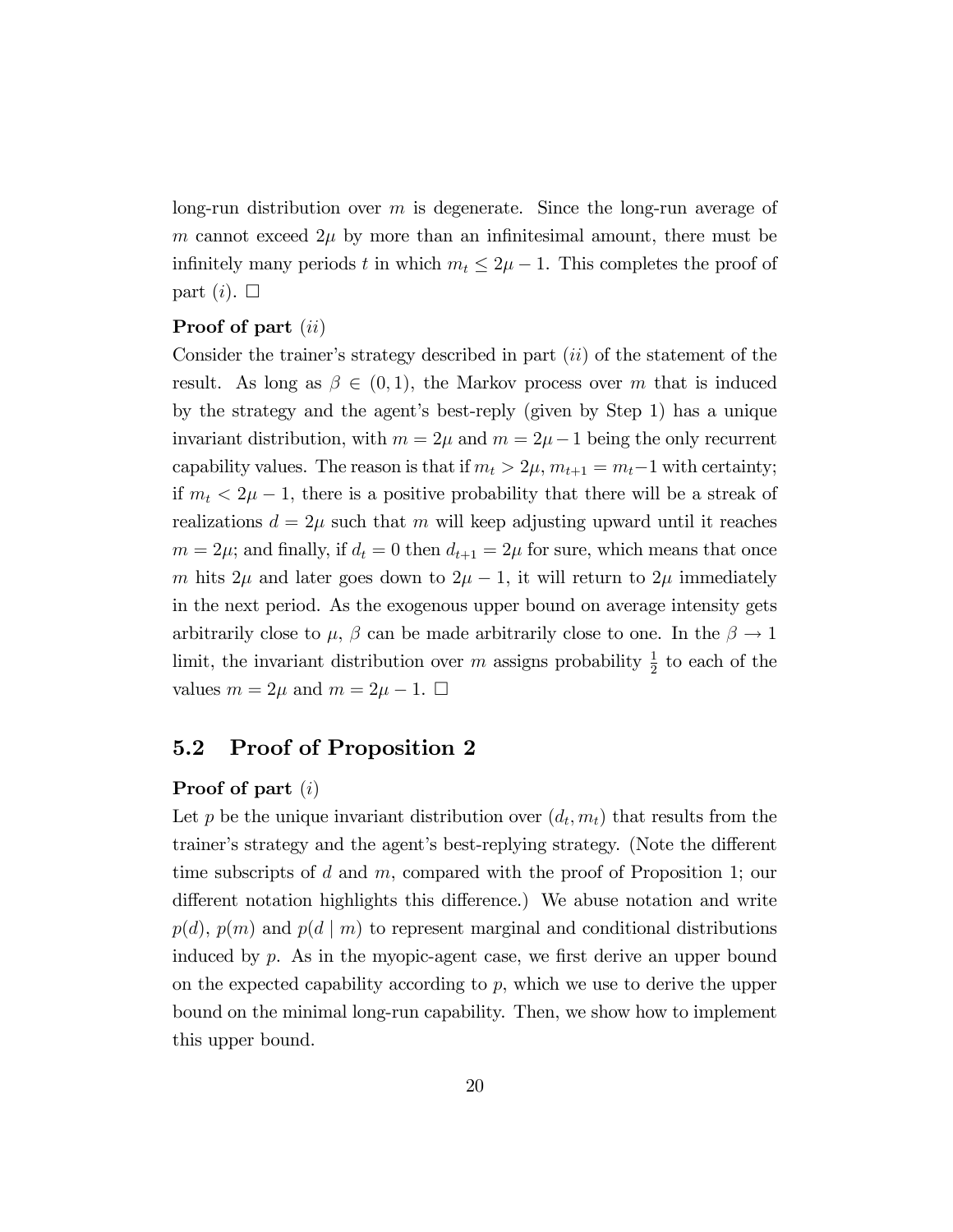In Section 2, we saw that the trainer can implement a minimal long-run capability of at least  $\mu$  (by playing  $d = \mu$  at every period). Therefore, we take it for granted that the minimal value of  $m$  in the support of  $p$  is at least  $\mu \geq 1$ .

#### Step 1:  $p(d > 0) \geq c$

Consider the following deviation by the agent. Pick some period-t history for which  $m_{t-1} \geq 1$  is at the lowest value according to p. Therefore,  $m_t =$  $m \in \{m_{t-1}, m_{t-1} + 1\}$ . At this history, the agent deviates to  $m'_t = m - 1$ . Subsequently, the agent behaves according to its original strategy as if the deviation did not occur.

This deviating strategy induces an invariant distribution  $p'$  such that for every  $(d, m)$  in the support of p,  $p'(d, m - 1) = p(d, m)$ . Therefore, the deviation saves c at every period, but raises costs by one unit per period whenever  $d \geq m$  under the original strategy. In order for this deviation to be unprofitable for an arbitrarily patient agent, it must be the case that  $p(d \ge m) \ge c$ . Since  $m > 0$  with probability one,  $p(d > 0) \ge p(d \ge m)$ , hence  $p(d > 0) \geq c$ .  $\Box$ 

**Step 2:** The expectation of m according to p is at most  $\mu/c - 1 + c$ Assume the contrary. Then, the agent's average long-run cost exceeds

$$
c \cdot \left[\frac{\mu}{c} - 1 + c\right] = \mu - c(1 - c)
$$

Now consider a deviation to the following strategy. Descend from  $m_0$  to  $m = 0$ , and then implement the following rule:  $m_t = 0$  whenever  $d_t = 0$ , and  $m_t = 1$  whenever  $d_t > 0$ . When the agent is arbitrarily patient, the average long-run cost from this strategy is approximately

$$
p(d = 0) \cdot 0 + p(d > 0) \cdot [c + \sum_{d > 0} p(d \mid d > 0)d - 1]
$$
  
\$\leqslant p(d > 0)(c - 1) + \mu\$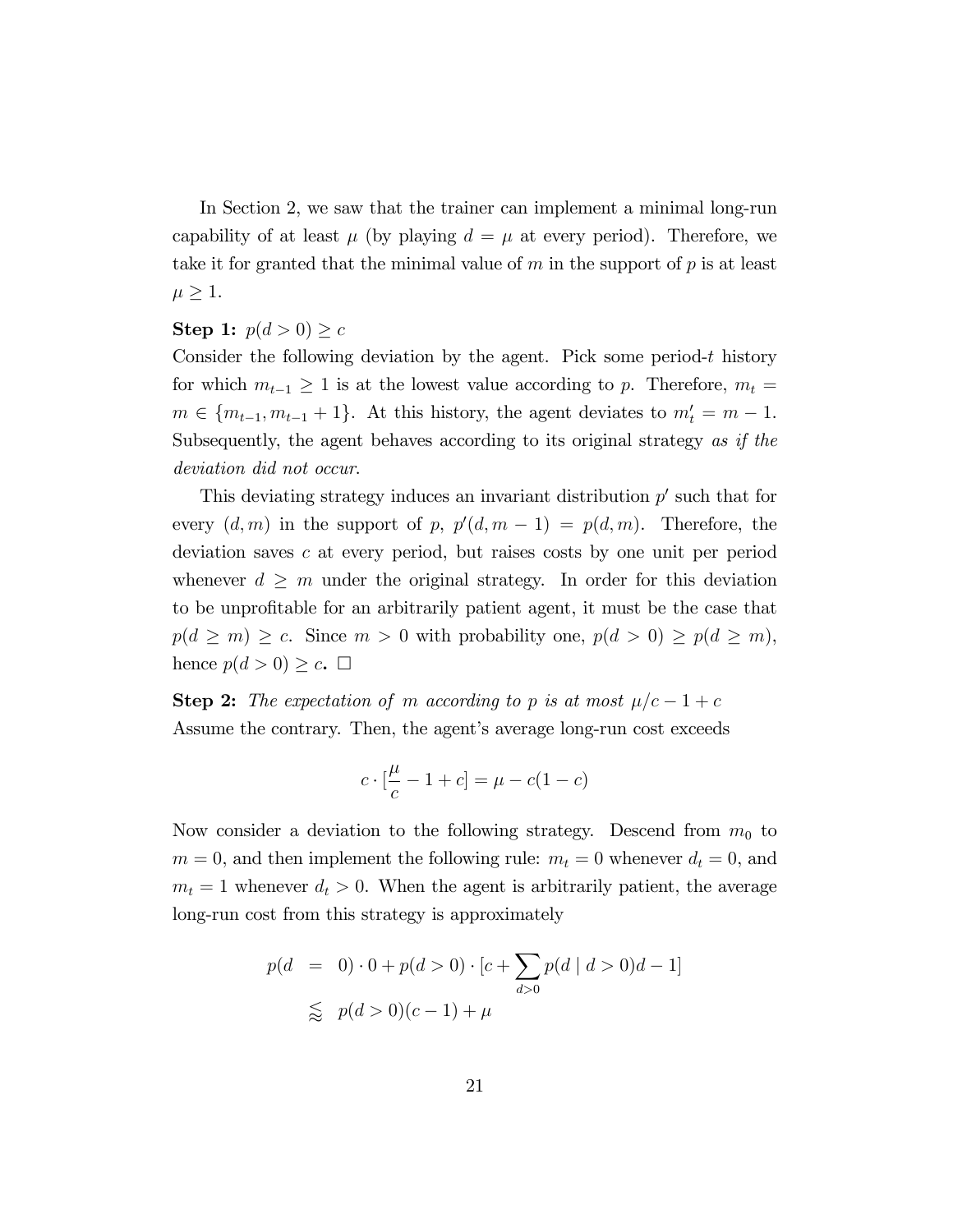Since  $c < 1$ , Step 1 implies that

$$
p(d > 0)(c - 1) + \mu < \mu - c(1 - c)
$$

such that the deviation is profitable, a contradiction.  $\Box$ 

**Step 3:** The minimal long-run capability is at most  $\mu/c - 1$ 

Since  $\mu/c$  is an integer,  $\mu/c - 1 + c$  is not an integer. Hence, in order for the average long-run cost to be weakly below  $\mu/c - 1 + c$ , the minimal long-run capability cannot exceed  $\mu/c - 1$ .<sup>6</sup>  $\Box$ 

#### Proof of part (*ii*)

Consider the strategy described in the statement of part  $(ii)$ . Our objective is to show that given this strategy, there is a best-reply for the agent such that for every sufficiently high t,  $m_t = \mu/c$  whenever  $s_t = H$  and  $m_t = \mu/c - 1$ whenever  $s_t = L$ .

Since the agent faces a Markovian decision problem with an extended state space  $(s, m)$ , there exists a best-reply that is Markovian with respect to this state space. To derive such a best reply, we proceed in four steps.

Step 1: There is no best-reply in which the invariant distribution assigns probability one to a single m.

*Proof.* Assume the contrary. If  $m < \mu/c$ , then it is profitable for the agent to deviate to a strategy that plays  $m + 1$  whenever  $s = H$  and m whenever  $s = L$ . Likewise, if  $m > 0$ , it is profitable for the agent to deviate to a strategy that plays m whenever  $s = H$  and  $m - 1$  whenever  $s = L$ .  $\Box$ 

Step 2: The set of recurrent values of m (according to the unique invariant distribution induced by the two parties' strategies) is a set of consecutive numbers  $m, m + 1, ..., \overline{m}$ , where  $\overline{m} \leq \mu/c$ .

<sup>&</sup>lt;sup>6</sup>The proof of this step utilizes the convenient assumption that  $\mu/c$  is an integer. An alternative proof that does not rely on this assumption is analogous to Step 3 in the proof of Proposition 1 (i).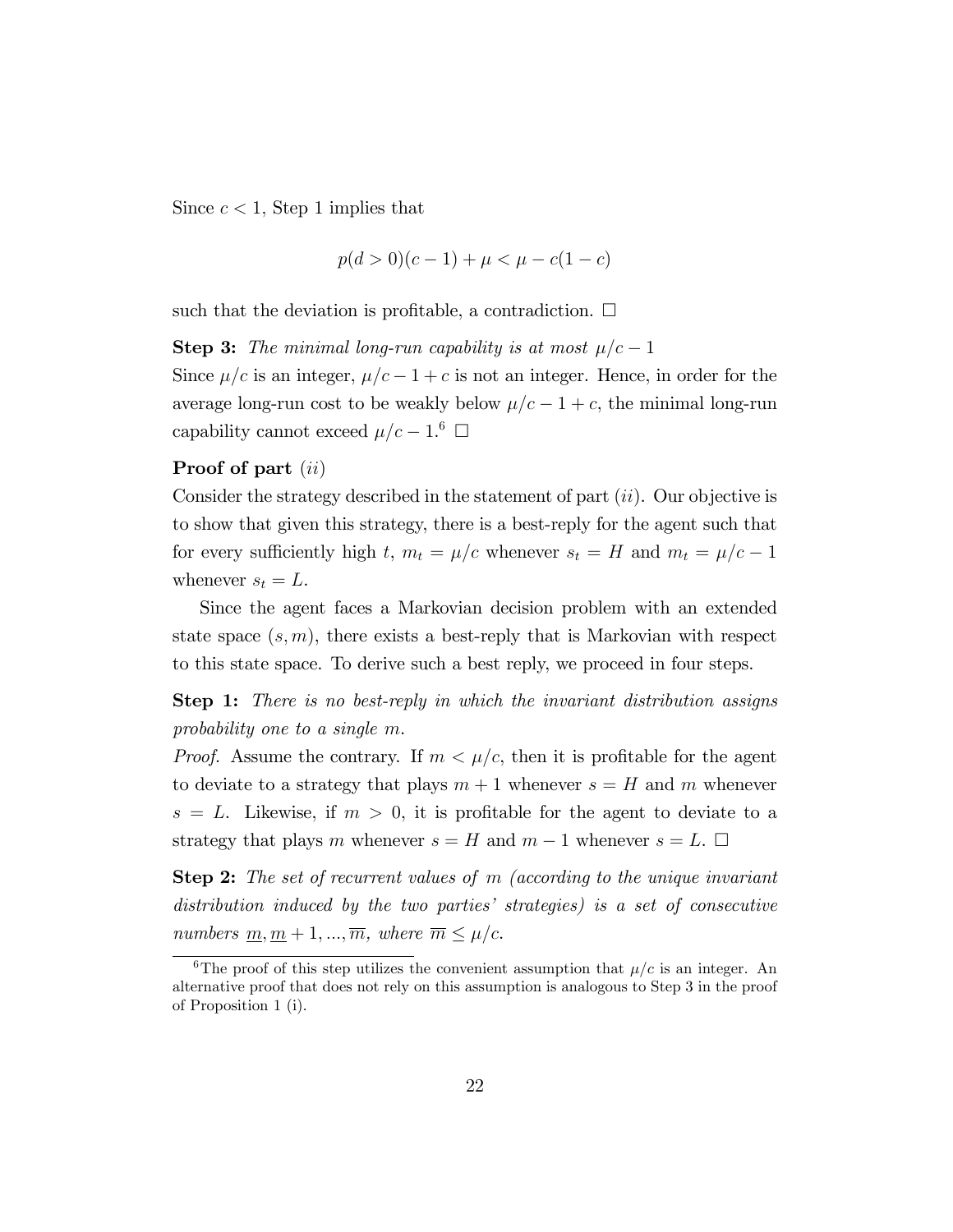*Proof.* The agent's sluggishness implies that if the agent visits two nonadjacent capabilities m and  $m'$ , then it must also visit every  $m''$  between them. Therefore, if m and m' are recurrent, so is m''. Suppose  $\overline{m} > \mu/c$ . Then, there is a profitable deviation for the agent that instructs to remain at  $\overline{m} - 1$  whenever the original strategy instructs to switch to  $\overline{m}$ .  $\Box$ 

Step 3: There is a best-reply that induces an invariant distribution that assigns positive probability to exactly two values of m.

*Proof.* Consider the invariant distribution over  $(d, m)$  induced by the trainer's strategy and the agent's best-reply. By Step 1,  $\overline{m} - \underline{m} \ge 1$ . If  $\overline{m} - \underline{m} = 1$ , we are done. Therefore, assume  $\overline{m} - \underline{m} > 1$ . There are two cases to consider.

First, let  $\alpha = 1$  (this fits the case of  $c \geq 1/2$ ). This means that whenever  $s = L$ , the state switches immediately to  $s = H$  in the next period. Consider the top two values of m in the invariant distribution, namely  $\overline{m}$  and  $\overline{m-1}$ . By Step 2,  $\overline{m} \leq \mu/c$ . Moreover, when  $s = L$  (at which d attains its lowest value according to the trainer's strategy), the agent strictly prefers  $\overline{m} - 1$  to  $\overline{m}$ . Consider some t for which  $m_t = \overline{m}$  (there are infinitely such periods because  $\overline{m}$  is recurrent). If  $s_{t+1} = L$ , the agent necessarily switches to  $m_{t+1} = \overline{m} - 1$ . If, on the other hand,  $s_{t+1} = H$ , we need to consider two possibilities.

- Suppose that when  $s_{t+1} = H$ , it is not optimal for the agent to play  $m_{t+1} = \overline{m}$ . That is, the agent switches from  $m_t = \overline{m}$  to  $m_{t+1} = \overline{m} - 1$ for *any* realization of  $s_{t+1}$ . But this also means that if  $m_{t'} = \overline{m} - 1$ at some period  $t'$  and  $s_{t'+1} = H$ , it cannot be optimal for the agent to switch to  $m_{t'+1} = \overline{m}$ . The reason is that by revealed preference, the agent prefers being at  $\overline{m} - 1$  to being at  $\overline{m}$  when the state is H. And since we already saw that the agent prefers being at  $\overline{m} - 1$  to being at  $\overline{m}$  when the state is L, this means that the agent will never switch from  $\overline{m}-1$  to  $\overline{m}$ , contradicting the definition of  $\overline{m}$  as a recurrent state.
- Suppose that when  $s_{t+1} = H$ , it is optimal for the agent to play  $m_{t+1} =$  $\overline{m}$ . This reveals a weak preference for  $\overline{m}$  over  $\overline{m}-1$  when the state is H.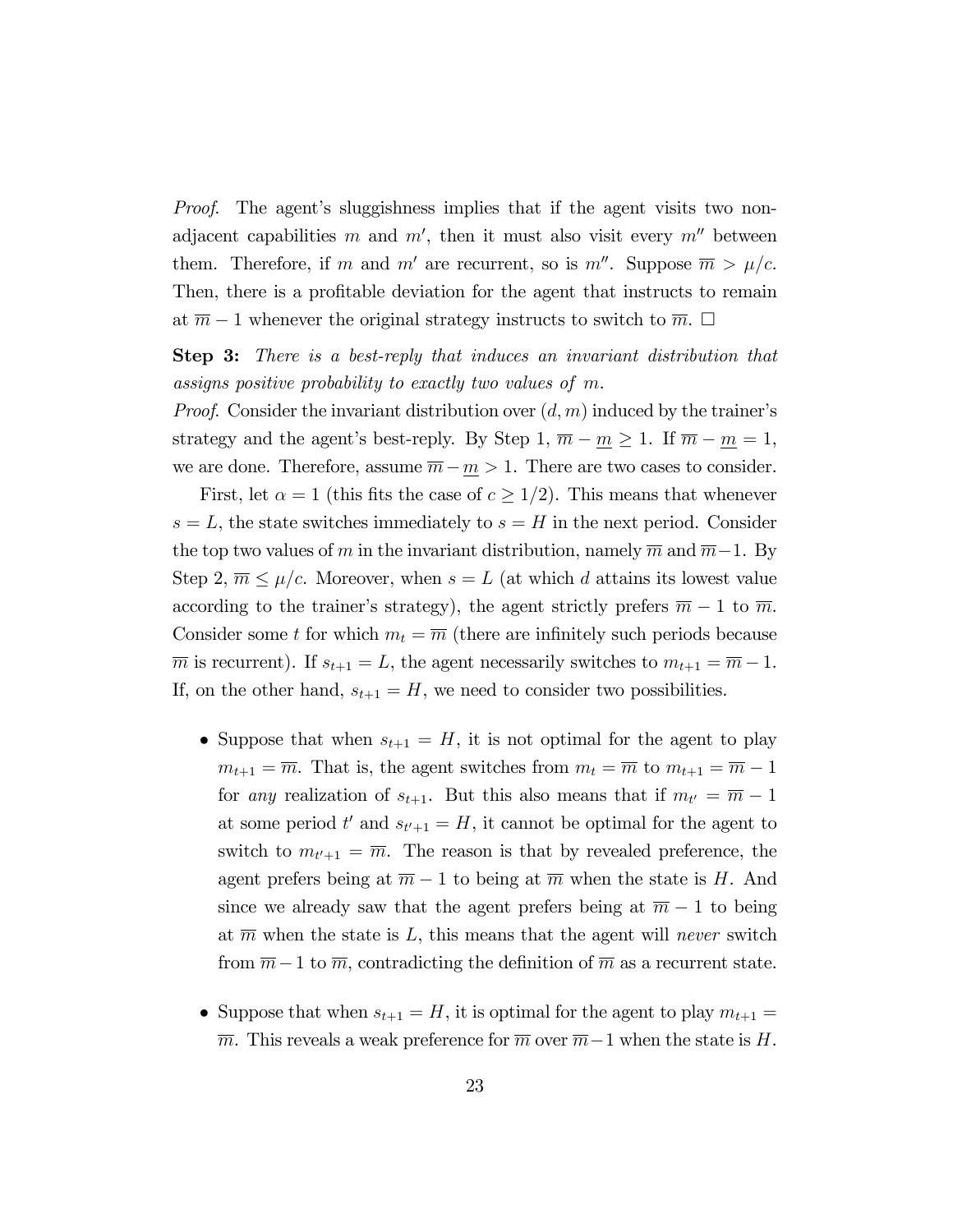Therefore, there is a best-reply for the agent that prescribes  $m_{t+1} = \overline{m}$ whenever the extended state  $(s_{t+1}, m_t)$  is  $(H, \overline{m} - 1)$  or  $(H, \overline{m})$ . We already saw that when the extended state is  $(L, \overline{m})$ , the agent switches to  $\overline{m} - 1$ . Since  $\alpha = 1$ , this means that we have constructed a bestreply for the agent such that once it reaches  $\overline{m}$ , it will only visit  $\overline{m}$  and  $\overline{m}-1$  from that period on, contradicting the assumption that there are additional recurrent values of m.

Thus, we have ruled out the possibility that  $\overline{m} - \underline{m} > 1$  when  $\alpha = 1$ . Now suppose  $\beta = 1$  (this fits the case of  $c \leq 1/2$ ). An analogous argument establishes that there is a best-reply for the agent that induces an invariant distribution with only two recurrent capability values, m and  $m + 1$ .

It follows that we can restrict attention to strategies of the agent that induce an invariant distribution which assigns positive probability to precisely two consecutive capability values, m and  $m-1$ , where  $0 < m \leq \mu/c$ .  $\Box$ 

Step 4: There is a best-reply for the agent that induces an invariant distribution on the capability values  $\mu/c$  and  $\mu/c - 1$ .

*Proof.* Given Step 3, it is clearly optimal for the agent to be at m when  $s = H$  and at  $m - 1$  when  $s = L$ . In addition, when  $m > \mu/c$   $(m < \mu/c - 1)$ , the agent clearly wants to move downward (upward).

The invariant distribution of the trainer's two-state Markov process assigns probability  $\alpha/(\alpha + \beta)$  to state H and  $\beta/(\alpha + \beta)$  to state L. Therefore, since the agent is arbitrarily patient, its long-run expected payoff is approximately

$$
-\frac{\alpha}{\alpha+\beta}\cdot (cm+\frac{\mu}{c}-m)-\frac{\beta}{\alpha+\beta}\cdot c(m-1)
$$

It is now easy to see that given that  $\alpha/(\alpha + \beta) > c$ , this expression increases with m, such that the optimal value of m is  $\mu/c$ . The expected value of m according to this strategy is

$$
\frac{\alpha}{\alpha+\beta}\cdot\frac{\mu}{c}+\frac{\beta}{\alpha+\beta}\cdot(\frac{\mu}{c}-1)
$$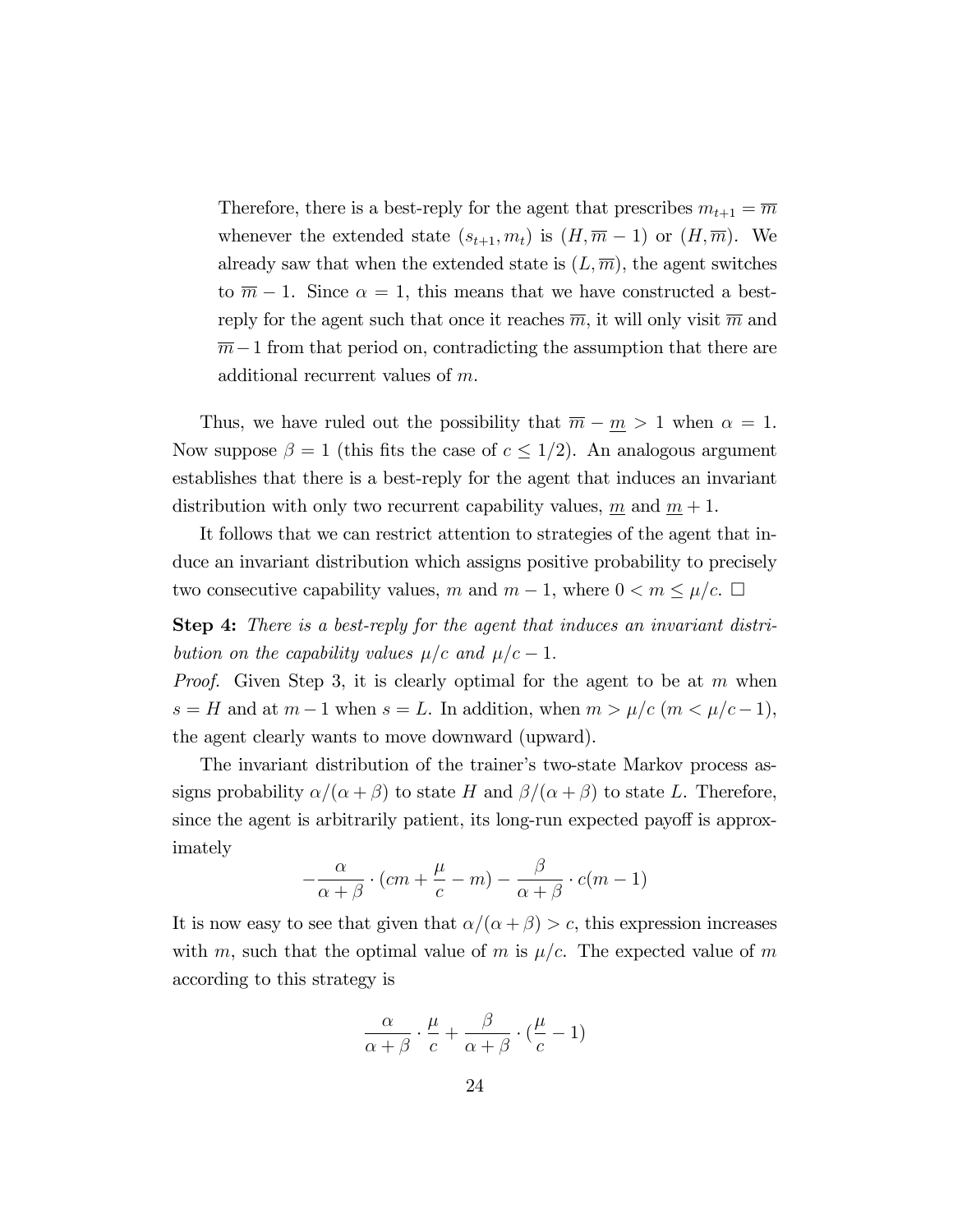which is arbitrarily close to the upper bound.  $\square$ 

# 6 Discussion

In this section we discuss the interpretation and two features of our model.

### 6.1 The Competitive-Environment Interpretation

In Sections 2-4, we adopted the literal interpretation of the principal as an actual trainer. Accordingly, we interpreted the trainer's Markov process as a "training program". However, recall that in the Introduction we proposed an alternative interpretation of the principal as a fictitious entity that represents the organization's *competitive environment*. From this point of view, the Markov process is an autonomous process that generates "regular" challenges. Our results then suggest that when organizational adjustment is sluggish, the processes that maximize the organization's dynamic capabilities are those that have high variance, fluctuating between two states of zero and high intensity. Organizations that adapt to such environments are also better prepared for unexpected, "irregular" challenges - certainly in comparison with static environments in which challenges remain at a constant level. It should be emphasized that this distinction arises when the organization is sluggish; as we saw in Section 2.1, it vanishes in the flexible-adjustment case.

### 6.2 Conditioning on the Agent's Past Capability

In our model, the trainer does not condition the choice of d on past realizations of m. There are several reasons for this modeling decision. To begin with, under one interpretation (discussed in the previous sub-section),  $(P, f)$ is an autonomous process over "states of Nature", and allowing this process to condition on  $m$  would be nonsensical. However, even under the literal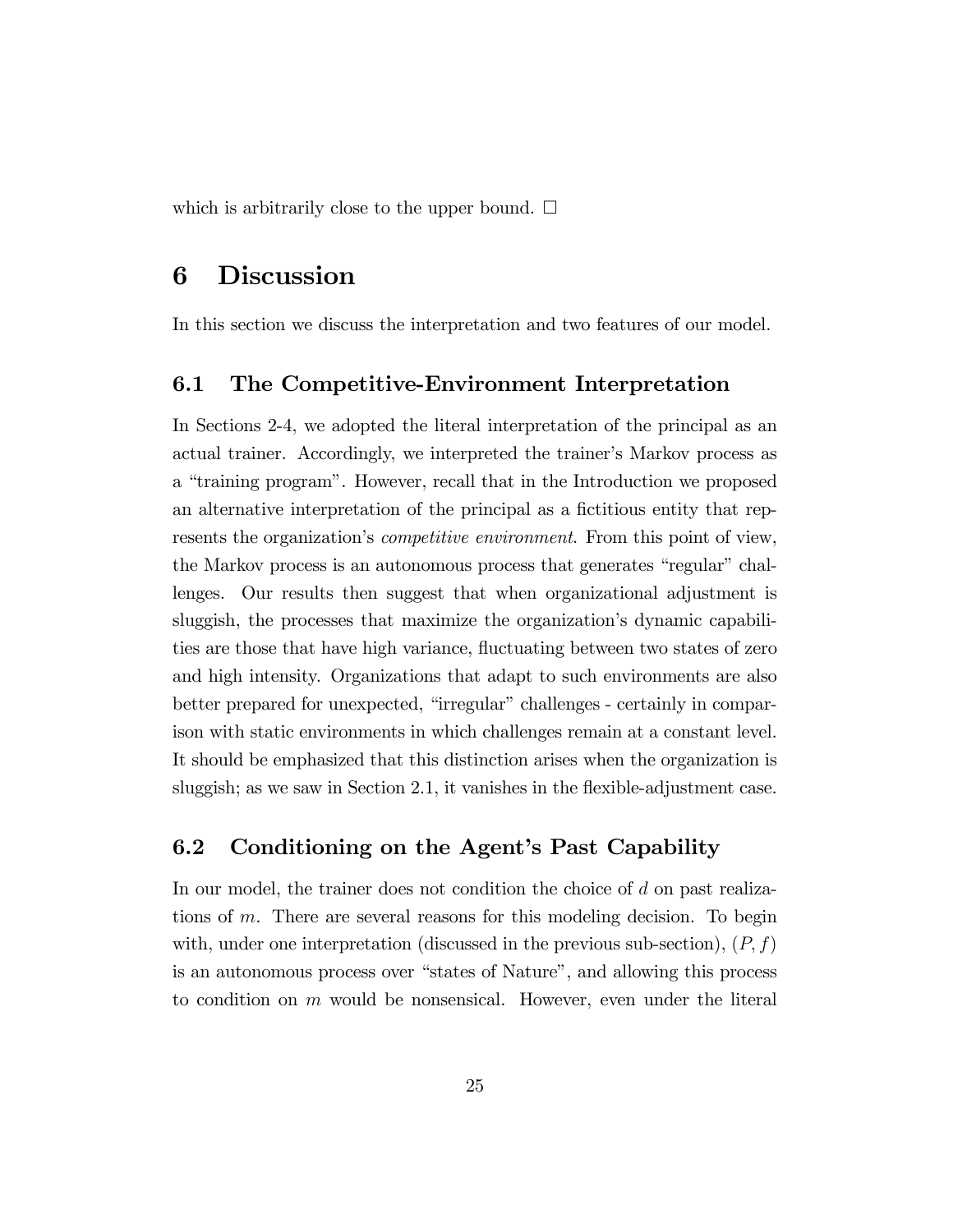interpretation of  $(P, f)$  as a training program, there are good reasons to rule out conditioning on  $m$ .

First, in the myopic/mechanistic case, monitoring  $m$  is irrelevant because the agent's adjustment rule is not forward-looking and hence does not respond to threats to change the evolution of  $d$  if  $m$  fails to meet some target. Therefore, in what follows we focus on the case of a forward-looking agent. For expositional ease, we will let  $\varepsilon = 0$  when discussing the trainer's "budget" constraint"  $(1)$ .

Second, the trainer's gain (in terms of her objective function) from conditioning on m can only be modest. Recall that the max-min capability in the case of forward-looking adjustment is  $\mu/c - 1$ . By playing  $m_t = 0$  for every sufficiently large t, the agent can guarantee a long-run cost of  $\mathbb{E}(d) \leq \mu$ , because of the trainer's budget constraint (where  $\mathbb{E}(d)$  is the long-run average d). Therefore, the highest minimal capability that the trainer can hope to sustain with a more complex policy is  $\mu/c$ . This means a maximal gain of one capability unit. This gain may be outweighed by the implicit cost of a more complex training program that monitors m.

Finally, training programs that condition on  $m$  and attain a minimal capability of  $\mu/c$  are not credible, in the following sense. In order to incentivize the agent not to deviate to a capability below  $\mu/c$ , the trainer needs to threaten the agent that such a deviation would trigger a "punishment" phase in which  $d > \mu/c$  with some probability. Impose the restriction that the constraint (1) holds after every history. The following is an example of a punishment phase that satisÖes these properties: at every period, the trainer plays  $d > \mu/c$  with probability  $p < c$  and  $d = 0$  with probability  $1 - p$ , such that  $pd = \mu$ . By the same methods as in the proof of part *(ii)* of Proposition 2, it can be shown that the agent's best-reply to the punishment phase is  $m_t = 1(d_t > 0)$ . Clearly, near-zero long-run capability is a bad outcome for our trainer. Therefore, if the trainer is interested in meeting her objective after any history - including those that result from trembles by the agent -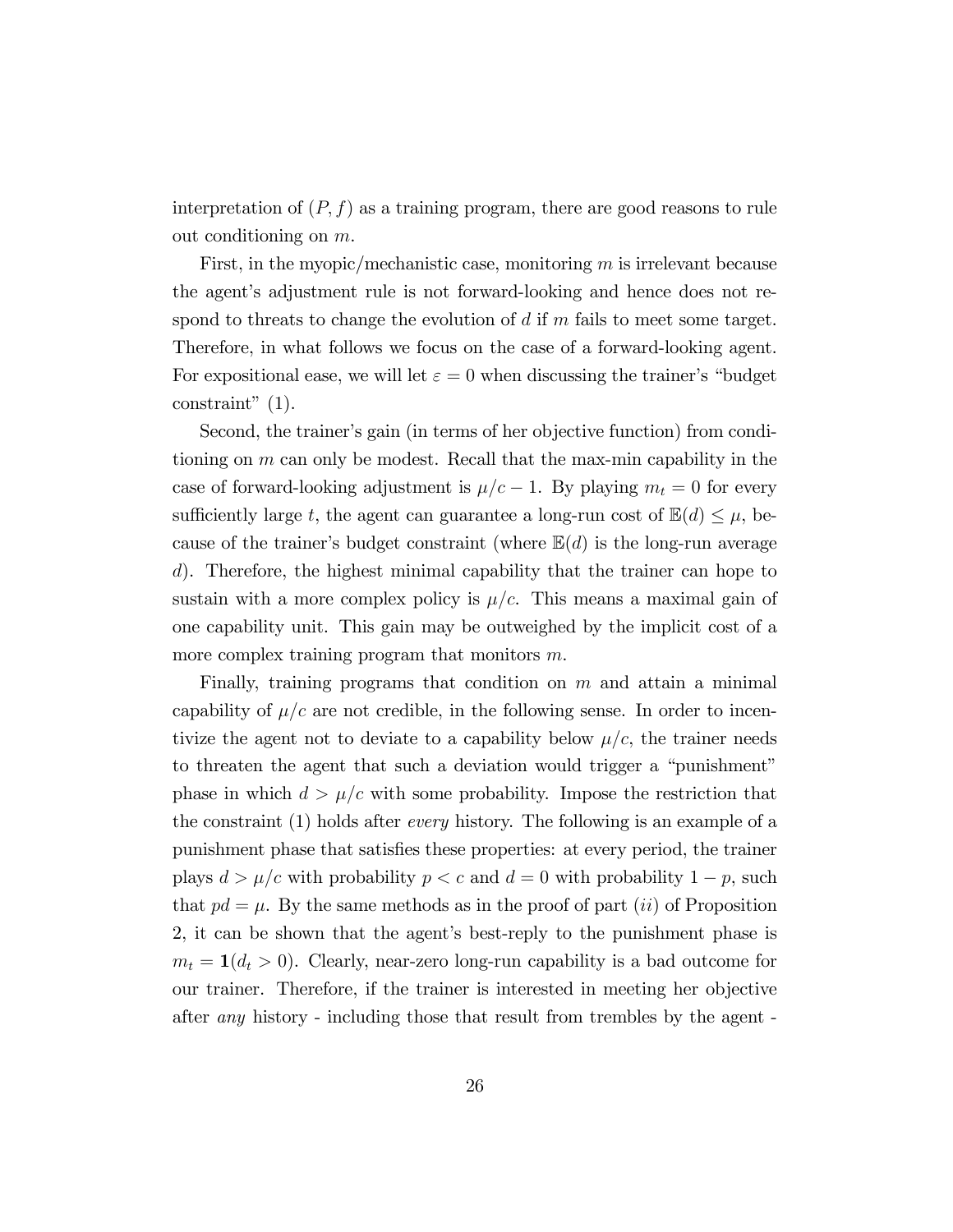she would not want to use a strategy that relies on such punishments.

Although we demonstrated this argument for a particular punishment strategy, the argument holds for any policy that sustains a long-run capability of  $m = \mu/c$  on the equilibrium path (and satisfies (1) after every history). It follows that designing a Markov training policy that does not condition on the history of  $m$  entails no loss of generality if the trainer wants to maximize the minimal level of  $m$  both on and off the equilibrium path. This also means that the trainer's optimal policy in Section 4 is robust to relaxing the assumption that the trainer commits to her policy ex-ante, whereas policies that condition on m and implement a minimal capability above  $\mu/c - 1$  fail this criterion.

### 6.3 The max min Criterion

In our model, the trainer's objective is to maximize the agent's minimal long-run capability. Alternatively, we could use the long-run average m as a criterion. However, this criterion is less attractive in our context because it does not reflect the ideas of "preparedness" and "dynamic capabilities". In particular, the average criterion allows zero to be a recurrent value for m, which means that the agent will sometimes be completely unprepared for any surprise challenge.

A by-product of our analysis in Section 3 is that in the myopic case,  $2\mu$  is an upper bound on the average long-run capability that the trainer can attain. It can be shown that this upper bound can be approximated arbitrarily well, but this must come at the price of arbitrarily long recurrent stretches of  $m = 0$  (which are compensated for by periods in which m reaches arbitrarily high values). Obviously, such paths imply that the agent's minimal long-run capability is zero. By comparison, the process we constructed in Section 3 induces an average long-run capability of approximately  $2\mu - \frac{1}{2}$  $\frac{1}{2}$  and a minimal long-run capability of  $2\mu - 1$ .

A similar diagnosis pertains to the forward-looking case (let  $\varepsilon = 0$ , for the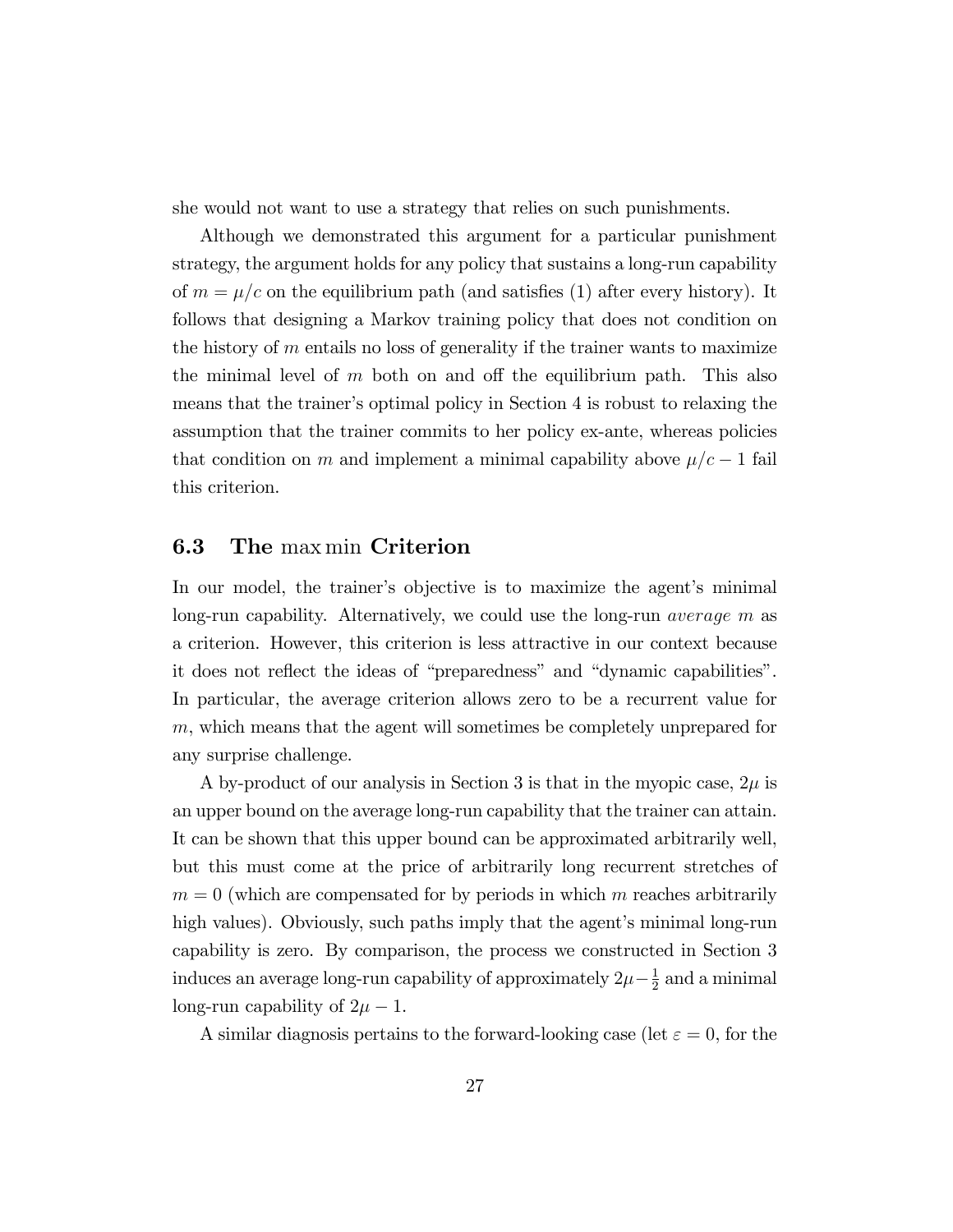sake of the argument). An upper bound on the average long-run capability is  $\mu/c$ . The reason is that if average m exceeds this value, it implies that the agent's average long-run cost is above  $\mu$ . However, the agent can ensure an average cost of  $\mu$  by always playing  $m = 0$ , hence a long-run capability in excess of  $\mu/c$  is inconsistent with the agent's best-replying. We believe that as in the myopic case, this upper bound can be approximated arbitrarily well, at the same price of long stretches of  $m = 0$ . By comparison, the process we constructed in Section 4 induces an average long-run  $m$  of approximately  $\mu/c - 1 + c$ , and a minimal long-run m of  $\mu/c - 1$ . It follows that many combinations of the minimal and average criteria would lead to the same result.

### 6.4 A "Body Building" Interpretation

Taking the literal "training program" interpretation even more literally, our model can be read through a very different lens. Instead of an organization, the agent in our model can be viewed as a physiological system, such as a muscle or a cognitive function. The capability  $m$  thus stands for things like muscle mass. The trainer engages in physical or cognitive training. The variable d represents a physical or cognitive challenge, and the system adjusts its capability m in a way that trades of the *energy* cost of maintaining capability against a cost of failing to meet the challenge. For illustration, when  $m_t$  represents muscle mass,  $cm_t$  captures the caloric cost of maintaining it, whereas  $d_t - m_t$  may represent physical damage (inflammation, torn tissue) due to excessive stress that occurs when training intensity exceeds the muscle's capability. The system's energy-saving motive creates an agency problem, because the trainer does not share this motive. Note that under this interpretation, the agent is the biological system itself, not the person of which it is part of.

In light of this physiological interpretation, our optimal training plan may be viewed as a stochastic variant on "periodization" training techniques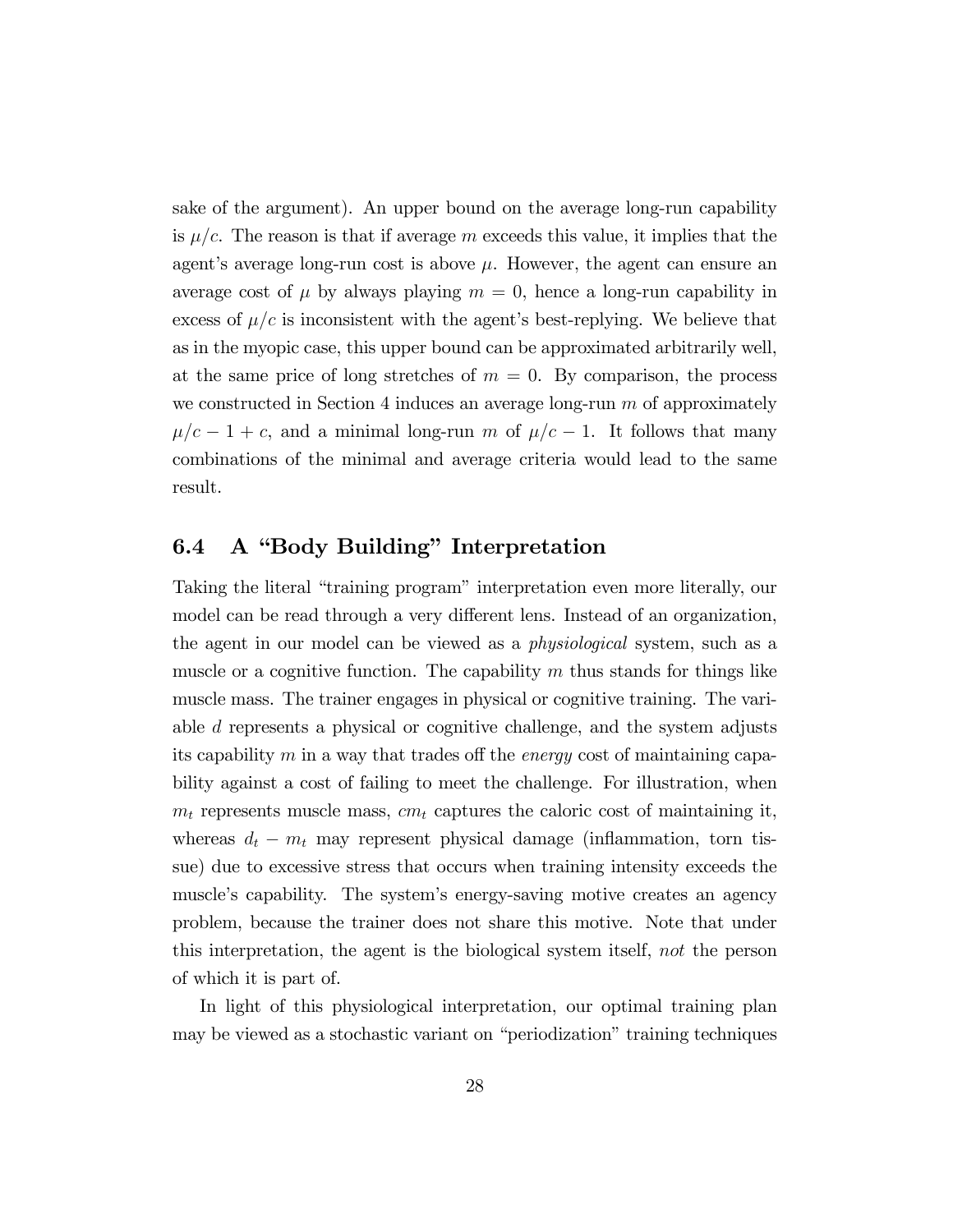familiar from exercise physiology. Numerous studies have documented the success of periodization in terms of increased muscle mass and athletic performance (Bompa and Buzzichelli (2018), Issurin (2010), Kiely (2012), Kiely et al.  $(2019)$ . While the literature offers biological explanations for the superiority of cyclical training (e.g., Issurin (2019)), our results provide a complementary perspective, by deriving the effectiveness of stochastic periodization as a logical conclusion of sluggish adaptation (resulting from rational cost-benefit calculus) to random physical stimuli. To our knowledge, this perspective is new: we are not aware of life-science studies that examined the hypothesis that building and maintaining long-run physiological or neurological capabilities involves optimizing mechanisms. This theoretical conclusion does not require knowledge of details of the adjustment mechanism of the system in question (although it does make use of a number of simplifying assumptions). Therefore, it might be relevant for various biological systems that exhibit sluggish adjustment.

# References

- [1] Bolton, P. and M. Dewatripont (2005), Contract theory, MIT press.
- [2] Bompa, T. and C. Buzzichelli (2018), Periodization: theory and methodology of training, Human kinetics.
- [3] Eeckhout, J., N. Persico and P. Todd (2010), A theory of optimal random crackdowns, American Economic Review 100(3), 1104-35.
- [4] Eisenhardt, K.M. and J.A. Martin (2000), Dynamic capabilities: what are they? Strategic management journal 21(10-11), 1105-1121.
- [5] Gans, J. (2017), Negotiating for the Market, Advances in Strategic Management 37, J. Furman et al. (eds), 3-36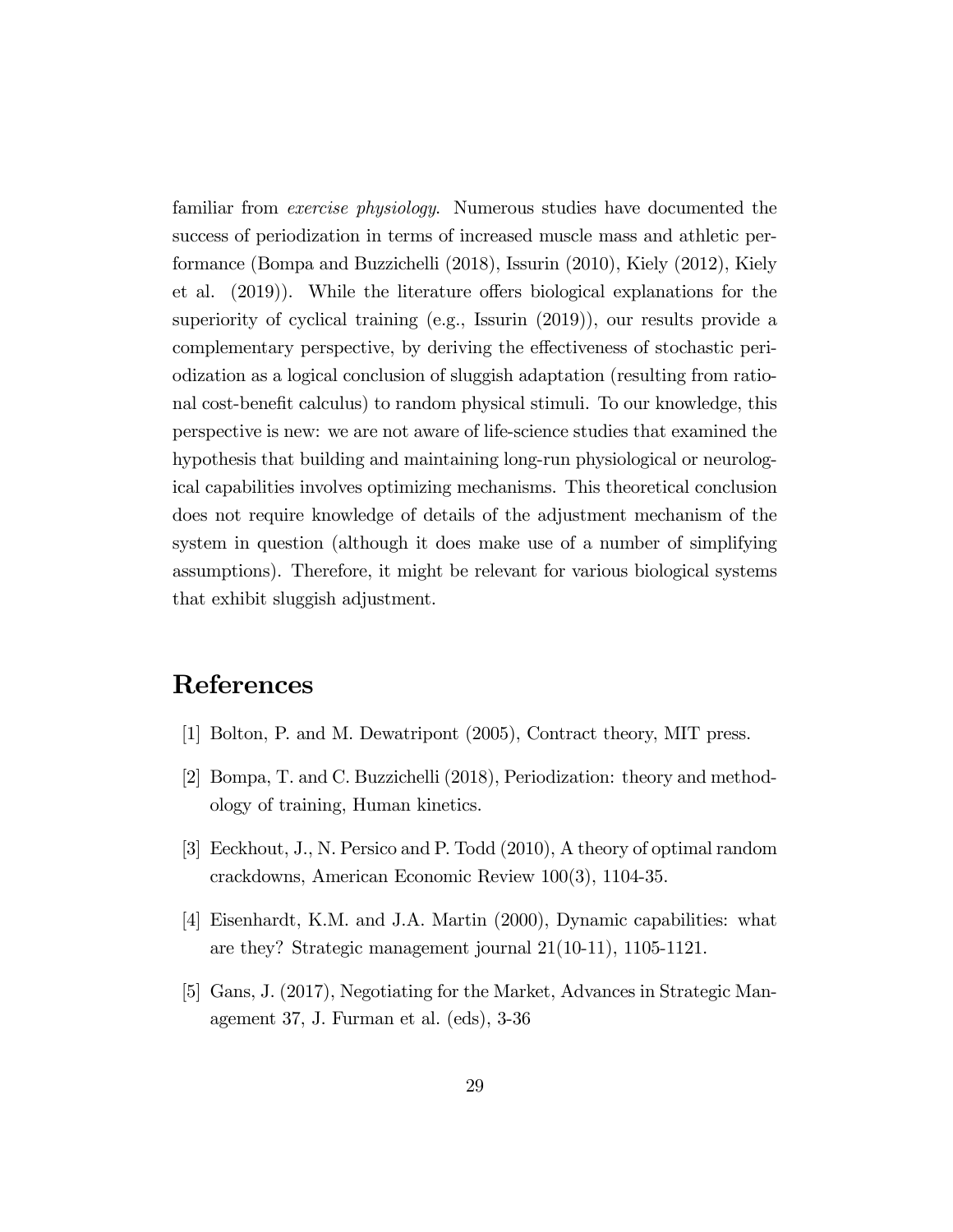- [6] Hannan, M. and J. Freeman (1984), Structural inertia and organizational change. American sociological review 49(2), 149-164.
- [7] Hollnagel, E., D. Woods and N. Leveson (2006), Resilience engineering: Concepts and precepts. Ashgate Publishing.
- [8] Iliev, P. and I. Welch (2013), A model of operational slack: The shortrun, medium-run, and long-run consequences of limited attention capacity, Journal of Law, Economics and Organization 29(1), 2-34.
- [9] Kiely, J. (2012), Periodization paradigms in the 21st century: evidenceled or tradition-driven? International journal of sports physiology and performance, 7(3), 242-250.
- [10] Kiely, J., C. Pickering and I. Halperin  $(2019)$ , Comment on "Biological" background of block periodized endurance training: a review", Sports Medicine, 49(9), 1475-1477.
- [11] Issurin, V.B. (2010), New horizons for the methodology and physiology of training periodization,Sports Medicine, 40(3), 189-206.
- [12] Issurin, V.B. (2019), Biological background of block periodized endurance training: A review, Sports Medicine  $49, 31-39$ .
- $[13]$  Lakoff, A.  $(2007)$ , Preparing for the next emergency. Public Culture 19(2), 247-271.
- [14] Lazear, E. (2006), Speeding, terrorism, and teaching to the test, Quarterly Journal of Economics 121(3), 1029-1061.
- [15] Solan, E. and C. Zhao (2021), Dynamic monitoring under resource constraints, Games and Economic Behavior 129, 476-491.
- [16] Sutton, J. (2012), Competing in capabilities: the globalization process, Oxford University Press.